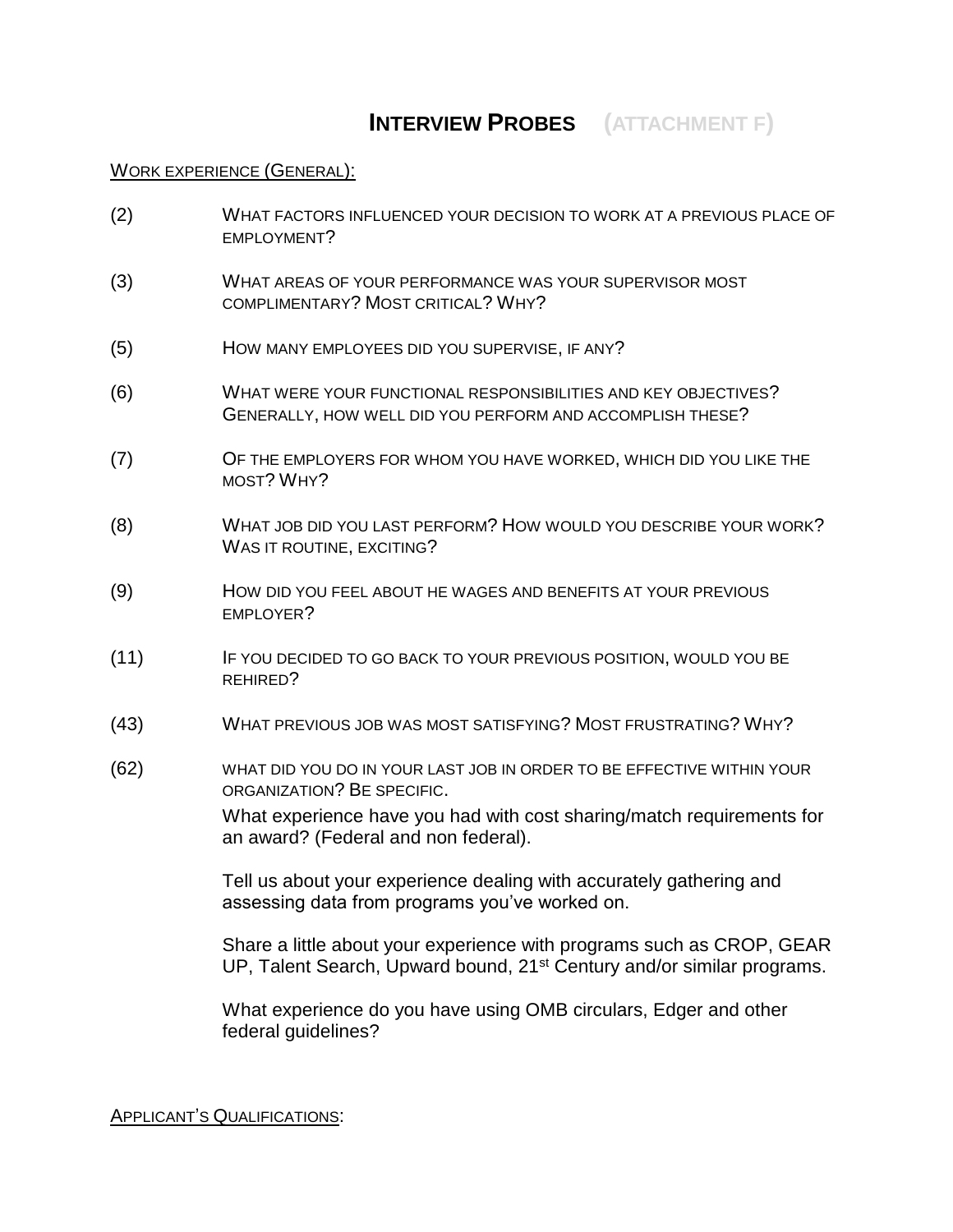- (31) IF YOU TOOK OUT A FULL-PAGE AD IN THE NEW YORK TIMES AND HAD TO DESCRIBE YOURSELF IN THREE WORDS, WHAT WOULD THOSE BE?
- (49) WE ARE LOOKING FOR AN EMPLOYEE WHO IS (LIST CRITERIA). CONVINCE ME THAT YOU ARE THAT PERSON.
- (50) WHAT ARE THE STRENGTHS OR ASSETS YOU WOULD BRING TO THE COLLEGE? WHAT LIMITATIONS OR WEAKNESSES NEED FURTHER ATTENTION AND DEVELOPMENT?
- (52) WHAT ARE SOME OF THE THINGS YOU HAVE DONE WHICH DEMONSTRATE INITIATIVE AND CREATIVITY?
- (53) WHICH OF YOUR PAST POSITIONS HAS BEST PREPARED YOU FOR THIS JOB? IN WHAT WAYS HAS IT PREPARED YOU? WHY?
- (54) WHAT OVERALL RESOURCES DO/DID YOU HAVE AT YOUR DISPOSAL TO CARRY OUT YOUR JOB RESPONSIBILITIES?
- (71) DO YOU HAVE THE NECESSARY WORK PERMIT? (THIS QUESTION APPLIES TO APPLICANTS UNDER 18.)
- (72) IF APPLICANT IS NOT A U.S. CITIZEN, ARE YOU ABLE TO PROVIDE SUFFICIENT DOCUMENTATION TO SATISFY THE I-9 REQUIREMENT (LEGAL RIGHT TO WORK)? (IT IS NOT NECESSARY TO ASK EACH APPLICANT THIS QUESTION)
- (73) WHAT HOURS ARE YOU AVAILABLE TO WORK? (USUALLY FOR PART-TIME JOBS)
- (74) THE HOURS FOR THIS POSITION ARE 3 PM TO 11 PM. ARE YOU AVAILABLE TO WORK THOSE HOURS?

#### APPLICANT'S ATTITUDE TOWARD THIS JOB:

- (78) WHAT DO YOU FIND MOST APPEALING ABOUT THIS POSITION? LEAST APPEALING?
- (79) HOW DID YOU DECIDE TO APPLY FOR THIS JOB?
- (81) WHAT ARE THE GREATEST RESERVATIONS YOU HAVE IF THE POSITION IS OFFERED TO YOU?
- (82) PAST EXPERIENCE INDICATES THAT YOU HAVE BEEN SUCCESSFUL IN PREVIOUS POSITIONS. WHAT INDICATES THAT WE COULD EXPECT THE SAME SUCCESS IN THIS ONE?
- (100) HOW LONG DO YOU FEEL YOU WOULD CONTINUE TO BE CHALLENGED IN THIS POSITION? WHY?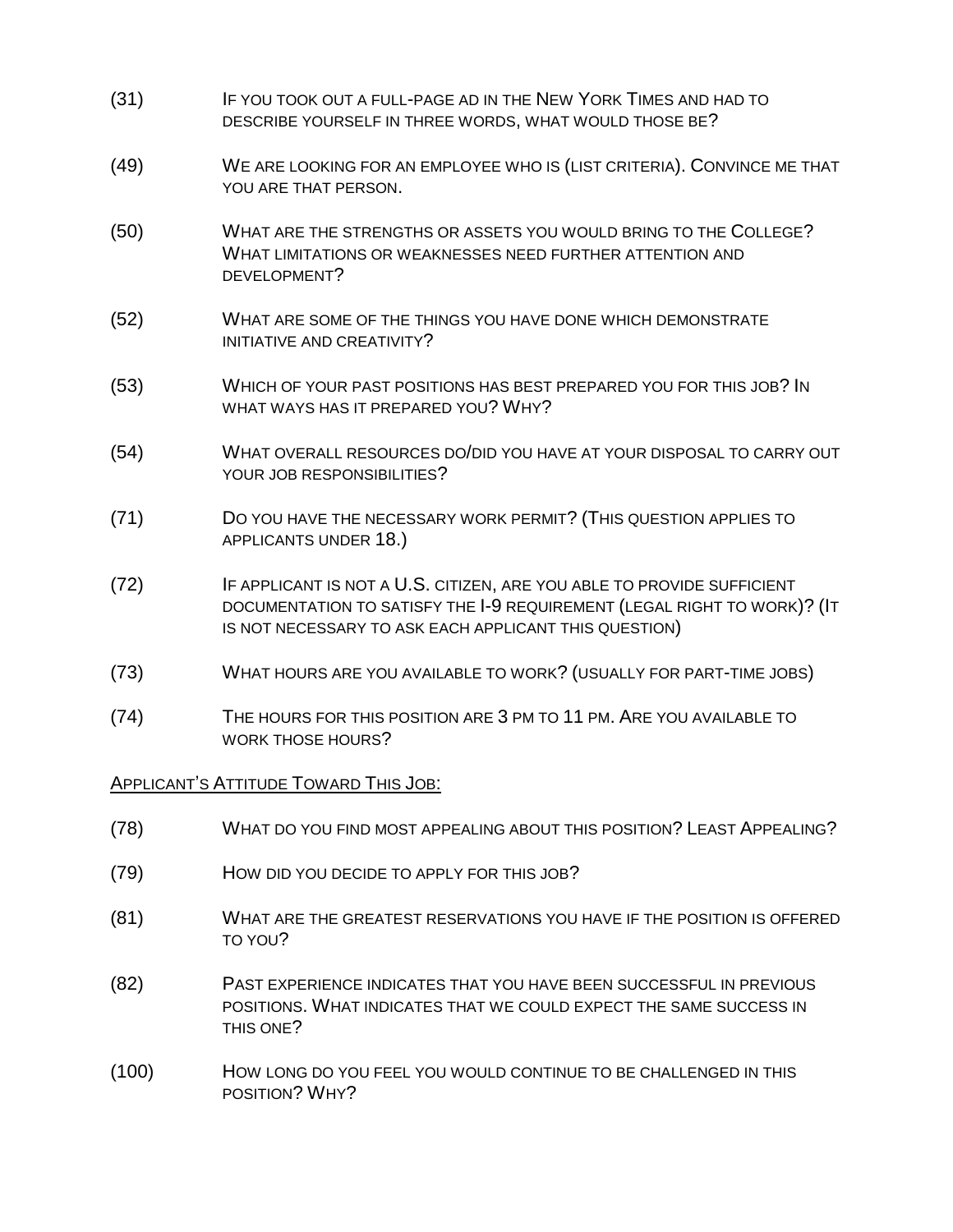- (101) WHAT DO YOU FEEL WE HAVE TO OFFER THAT OTHER JOB OPPORTUNITIES DO NOT?
- (102) WHAT DO YOU KNOW ABOUT TALLAHASSEE COMMUNITY COLLEGE (AND THE SPECIFIC UNIT IN WHICH THE POSITION IS LOCATED) AND WHAT DO WE DO?
- (103) EMPLOYMENT IS A MUTUAL RELATIONSHIP. WHAT MAKES YOU FEEL WE ARE RIGHT FOR YOU?

COPING: ABLE TO MAINTAIN A MATURE PROBLEM-SOLVING ATTITUDE WHILE DEALING WITH INTER-PERSONAL CONFLICT, HAZARDOUS CONDITIONS, PERSONAL REJECTION, HOSTILITY OR TIME DEMANDS.

- (1) HOW DO YOU DEAL WITH STRESS? TELL ME ABOUT A TIME WHEN YOU HAD TO COPE WITH STRICT DEADLINES OR TIME DEMANDS.
- (22) GIVE ME AN EXAMPLE OF A TIME AT WORK WHEN YOU HAD TO DEAL WITH UN-REASONABLE EXPECTATIONS OF YOU. WHAT PARTS OF YOUR BEHAVIOR WERE MATURE AND IMMATURE?
- (43) WHEN HAVE YOU HAD TO COPE WITH THE ANGER OR HOSTILITY OF ANOTHER PERSON? BE SPECIFIC.
- (64) IT IS NOT UNUSUAL TO BE IN A SETTING AT WORK THAT WILL BE PHYSICALLY DEMANDING OR HAZARDOUS. TELL ME ABOUT A TIME WHEN YOU WERE ABLE TO DO A JOB IN SPITE OF DIFFICULT CONDITIONS.
- (85) SOONER OR LATER WE ALL DEAL WITH INTERPERSONAL CONFLICT OR PERSONAL REJECTION AT WORK. GIVE ME AN EXAMPLE OF A TIME WHEN YOU HAD TO COPE WITH THESE DEMANDS.
- (106) TELL ME ABOUT A HIGH STRESS SITUATION WHEN IT WAS DESIRABLE FOR YOU TO KEEP A POSITIVE ATTITUDE. WHAT HAPPENED?
- (127) DESCRIBE A HIGH PRESSURE SITUATION YOU HAD TO HANDLE AT WORK. TELL ME WHAT HAPPENED, WHO WAS INVOLVED, AND WHAT YOU DID IN TERMS OF PROBLEM SOLVING.
- (148) GIVE ME AN EXAMPLE OF A TIME WHEN ANOTHER PERSON REALLY TRIED YOUR PATIENCE. SPECIFICALLY, TALK ABOUT A TIME WHEN YOU WERE ANGRY OR FRUSTRATED AND FELT LIKE ATTACKING THE OTHER PERSON.
- (16) WHAT SKILLS ARE REQUIRED FOR GETTING ALONG WITH AND WORKING COOPERATIVELY WITH OTHERS?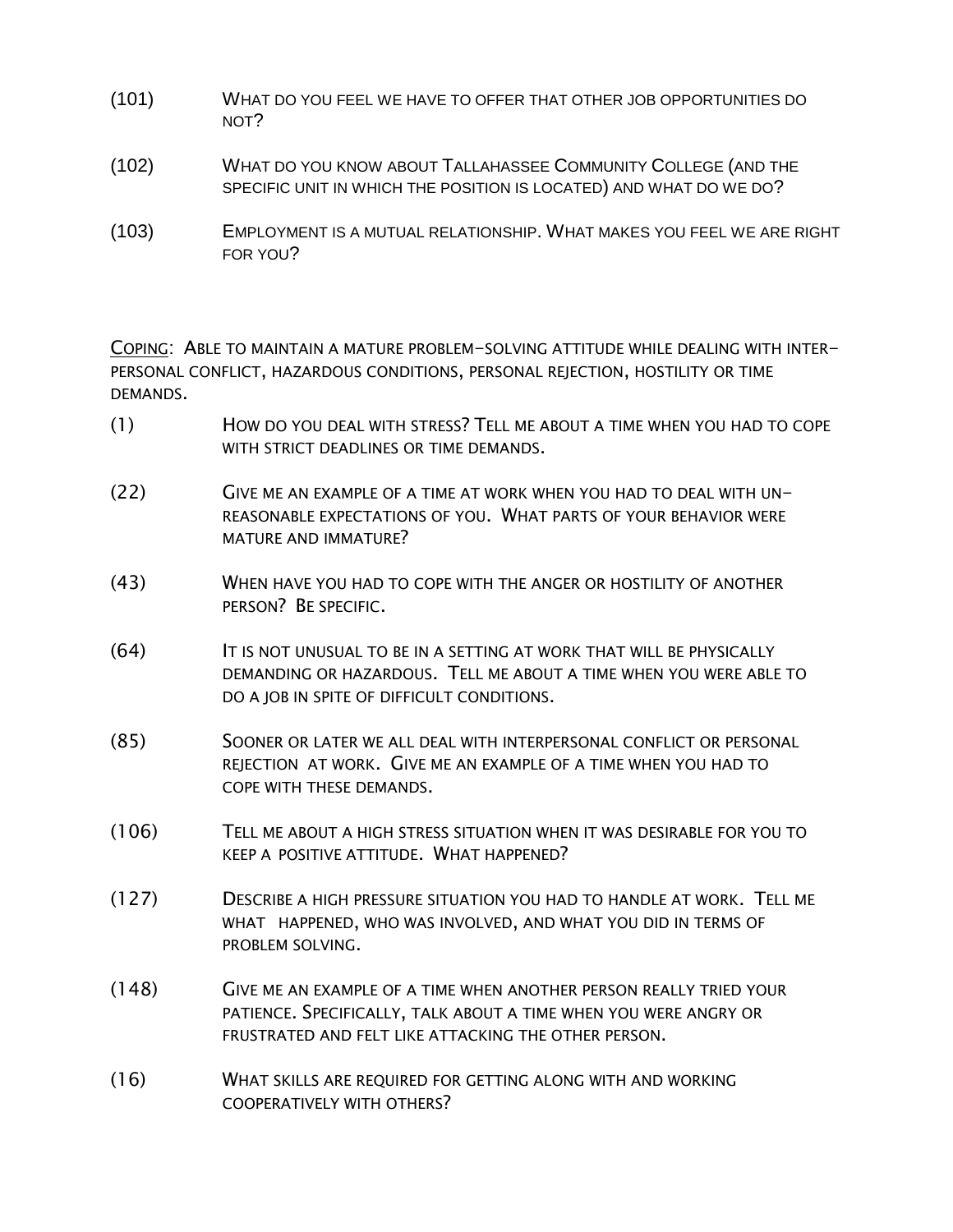- (17) WHAT DO YOU EXPECT FROM A SUPERVISOR OR MANAGER?
- (18) DESCRIBE THE QUALITIES OF A GOOD BOOS.
- (19) DESCRIBE THE QUALITIES OF A GOOD EMPLOYEE.
- (20) WHAT DO YOU BELIEVE GOOD MANAGEMENT IS? BAD MANAGEMENT?
- (27) TELL ME ABOUT A SITUATION THAT IRRITATED YOU. HOW DID YOU HANDLE IT?
- (28) DISCUSS A TIME WHEN YOUR INTEGRITY WAS CHALLENGED. HOW DID YOU HANDLE IT?
- (22) HOW DO YOU DECIDE WHEN YOU HAVE EXERTED ENOUGH EFFORT?
- (23) HAVE YOU EVER HAD TO ASK FOR FORGIVENESS FOR DOING SOMETHING WRONG?
- (34) IF I CALL YOUR REFERENCES, WHAT WILL THEY SAY ABOUT YOU?
- (36) DESCRIBE THE APPROPRIATE RELATIONSHIP BETWEEN A SUPERVISOR AND SUBORDINATES.
- (37) WHAT SORT OF RELATIONSHIPS DO YOU HAVE WITH YOUR ASSOCIATES, BOTH AT THE SAME LEVEL AND ABOVE AND BELOW YOU?
- (38) HOW HAVE YOU WORKED AS A MEMBER OF A TEAM IN THE PAST?
- (39) TELL ME ABOUT SOME OF THE GROUPS THAT YOU HAVE HAD TO GET COOPERATION FROM. WHAT DID YOU DO?
- (40) WHAT IS YOUR MANAGEMENT STYLE? HOW DO YOU THINK YOUR SUBORDINATES PERCEIVE(D) YOU?
- (41) AS A MANAGER, HAVE YOU EVER HAD TO FIRE ANYONE? IF SO, WHAT WERE THE CIRCUMSTANCES, AND HOW DID YOU HANDLE IT?
- (42) HAVE YOU EVER BEEN IN A SITUATION IN WHICH A PROJECT WAS RETURNED FOR ERRORS? WHAT EFFECT DID THIS HAVE ON YOU?
- (45) TELL ME ABOUT THE BEST BOSS YOU HAVE EVER HAD. NOW, TELL ME ABOUT THE WORST BOSS. WHAT MADE IT DIFFICULT TO WORK FOR HIM/HER?
- (46) WHAT DO YOU THINK YOU OWE YOUR EMPLOYER? WHAT DOES YOUR EMPLOYER OWE YOU?
- (48) WHAT WOULD YOU DO IF YOUR MISTAKES OR POOR CHOICES CREATED A LOT OF PRESSURE ON COWORKERS AND THEY ALL KNEW YOU CAUSED THE EXTRA WORK?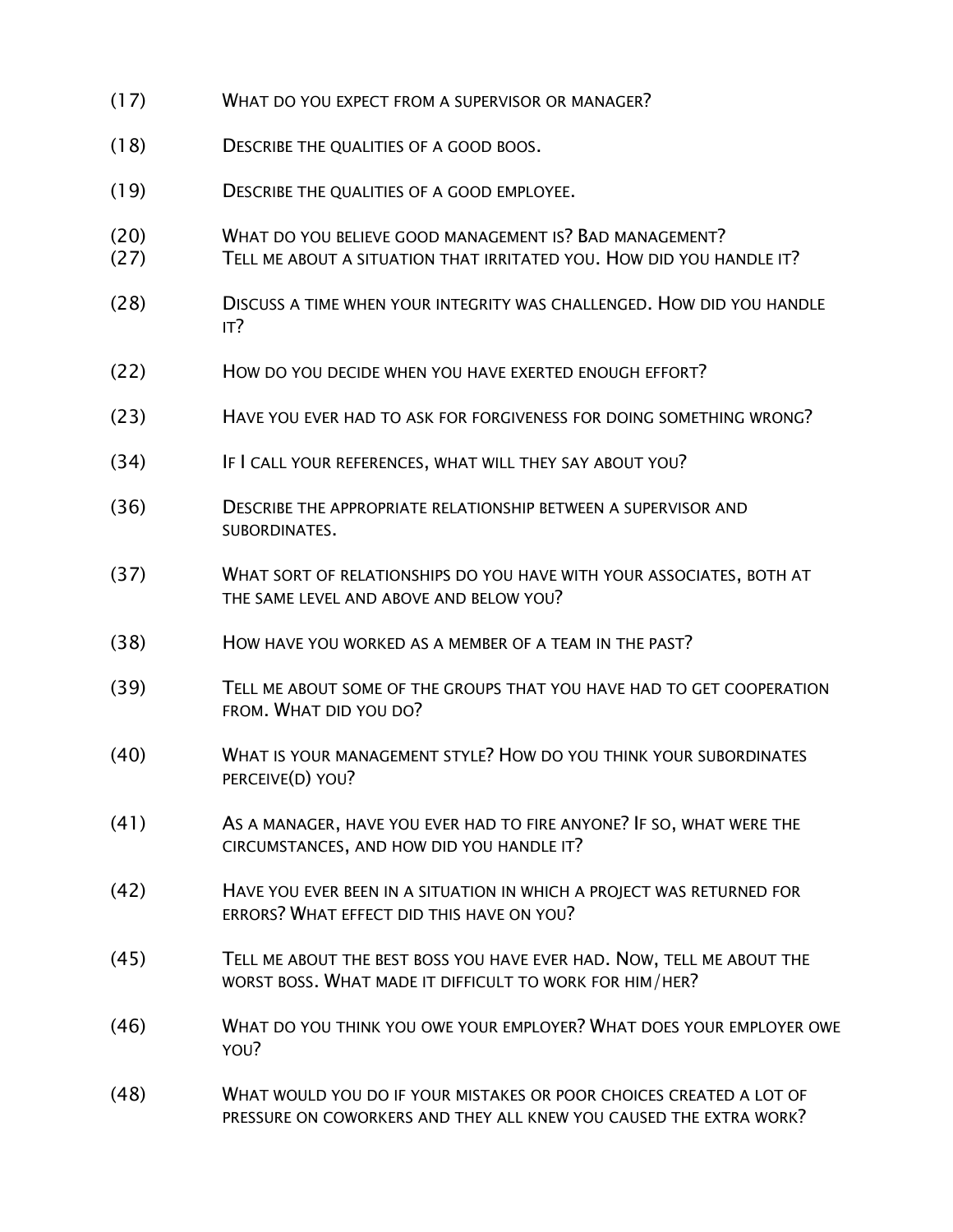- (88) WE ALL HAVE DIFFICULTY GETTING ALONG WITH SOME TYPES OF PEOPLE. WHAT ARE THE KINDS OF PEOPLE THAT "RUB YOU THE WRONG WAY?"
- (90) HOW DO YOU REACT TO CRITICISM?
- (93) IN WHAT WAYS WOULD YOU BE BOTH AN EASY AS WELL AS DIFFICULT PERSON TO WORK WITH? WHY?
- (94) AT YOUR PREVIOUS JOB, HOW WERE PROBLEMS OR GRIEVANCES RESOLVED?
- (93) HOW WAS YOUR RELATIONSHIP WITH SUPERVISORS? DID YOU FEEL COMFORTABLE SPEAKING WITH HIM/HER ABOUT PROBLEMS OR CONCERNS?

TOLERANCE OF AMBIGUITY: ABLE TO WITHHOLD ACTIONS OR SPEECH IN THE ABSENCE OF IMPORTANT INFORMATION; DEAL WITH UNRESOLVED SITUATIONS, FREQUENT CHANGE, DELAYS, OR UNEXPECTED EVENTS.

- (2) AN OLD PROVERB SAYS "SILENCE IS GOLDEN." DESCRIBE A TIME IN YOUR LIFE WHEN YOU WERE PROUD OF YOUR ABILITY TO POSTPONE YOUR COMMENTS UNTIL YOU HAD ALL THE FACTS NECESSARY FOR A GOOD RESPONSE TO A SITUATION.
- (23) GIVE ME AN EXAMPLE OF A TIME WHEN YOU HAD TO DEAL WITH FREQUENT JOB CHANGES OR UNEXPECTED EVENTS ON THE JOB. WHAT DOES THIS SITUATION SAY ABOUT YOUR ABILITY TO WORK IN AN AMBIGUOUS OR UNSTRUCTURED CIRCUMSTANCE?
- (44) WHAT HAS BEEN YOUR EXPERIENCE IN WORKING WITH CONFLICTING, DELAYED, OR AMBIGUOUS INFORMATION? WHAT DID YOU DO TO MAKE THE MOST OF THE SITUATION?
- (65) SOMETIMES IT IS NECESSARY TO WORK IN UNSETTLED OR RAPIDLY CHANGING CIRCUMSTANCES. WHEN HAVE YOU FOUND YOURSELF IN THIS POSITION? TELL ME EXACTLY WHAT YOU DID.
- (86) WHEN HAS IT BEEN NECESSARY FOR YOU TO TOLERATE AN AMBIGUOUS SITUATION AT WORK? GIVE ME THE DETAILS OF THE DURATION AND INTENSITY OF THE CIRCUMSTANCE.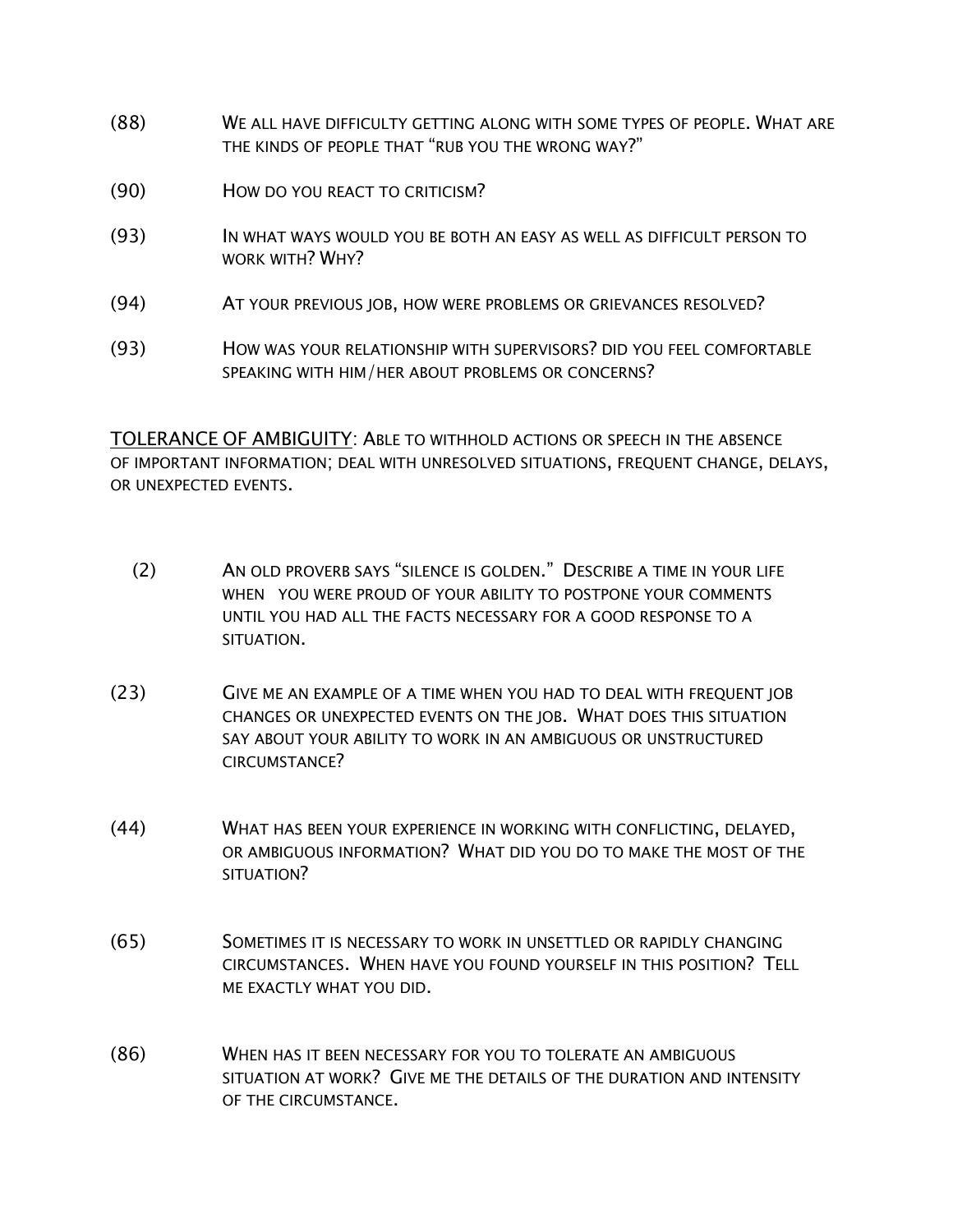- (107) PEOPLE DIFFER IN THEIR PREFERENCE FOR JOBS WHICH HAVE WELL LAID-OUT TASKS AND RESPONSIBILITIES OR ONES IN WHICH WORK CHANGES FREQUENTLY. TELL ME ABOUT A TIME WHEN YOU WERE SUCCESSFUL IN DEALING WITH AN UNSTRUCTURED WORK ENVIRONMENT.
- (128) SOONER OR LATER WE ALL FIND OURSELVES IN THE POSITION OF HAVING TO LIVE WITH AN UNRESOLVED SITUATION ON THE JOB. TELL ME ABOUT A TIME WHEN THIS HAPPENED TO YOU.
- (149) WHEN HAVE YOU BEEN MOST PROUD OF YOUR ABILITY TO WAIT FOR IMPORTANT INFORMATION BEFORE TAKING ACTION IN SOLVING A PROBLEM? HOW DID THE WAITING AFFECT YOU?

DECISIVENESS: ABLE TO MAKE DECISIONS QUICKLY ON AVAILABLE INFORMATION AND TAKE ACTION; MAKE COMMITMENTS AND NOT CHANGE DECISIONS WHEN CHALLENGED; DEAL WITH EMERGENCIES AS NECESSARY.

- (3) DESCRIBE A SITUATION IN WHICH YOU HAD TO DRAW A CONCLUSION QUICKLY AND TAKE SPEEDY ACTION.
- (24) TELL ME ABOUT A SITUATION IN WHICH YOU FOUND IT IMPORTANT TO TAKE A STAND AND BE DECISIVE ON AN ISSUE OF HEALTH/SAFETY/HUMAN WELFARE.
- (45) DESCRIBE A TIME WHEN YOU HAD TO COMMIT TO A PLAN OF ACTION IN AN EMERGENCY. GIVE ME THE DETAILS OF THE SITUATION AND TELL ME HOW LONG IT TOOK YOU TO TAKE ACTION.
- (66) DESCRIBE A TIME WHEN YOU WERE UNDER PRESSURE TO MAKE AN IMMEDIATE DECISION (PERHAPS WITHOUT THE AID OF A SUPERVISOR OR A MANAGER). DID YOU TAKE ACTION IMMEDIATELY OR WERE YOU MORE DELIBERATE AND SLOW?
- (87) TELL ME ABOUT A SITUATION WHEN YOU HAD TO STAND UP FOR A DECISION YOU MADE EVEN THOUGH IT MADE YOU UNPOPULAR.
- (108) DESCRIBE A SITUATION IN WHICH YOU HAD TO TAKE IMMEDIATE ACTION IN A CRISIS INVOLVING HUMAN LIFE OR SEVERE FINANCIAL CONSEQUENCES.
- (129) MANY SITUATIONS AT WORK WILL REQUIRE FAST THINKING AND SPEED IN MAKING DECISIONS. GIVE ME AN EXAMPLE OF A SITUATION IN WHICH YOU WERE ESPECIALLY SKILLFUL IN MAKING A DECISION QUICKLY.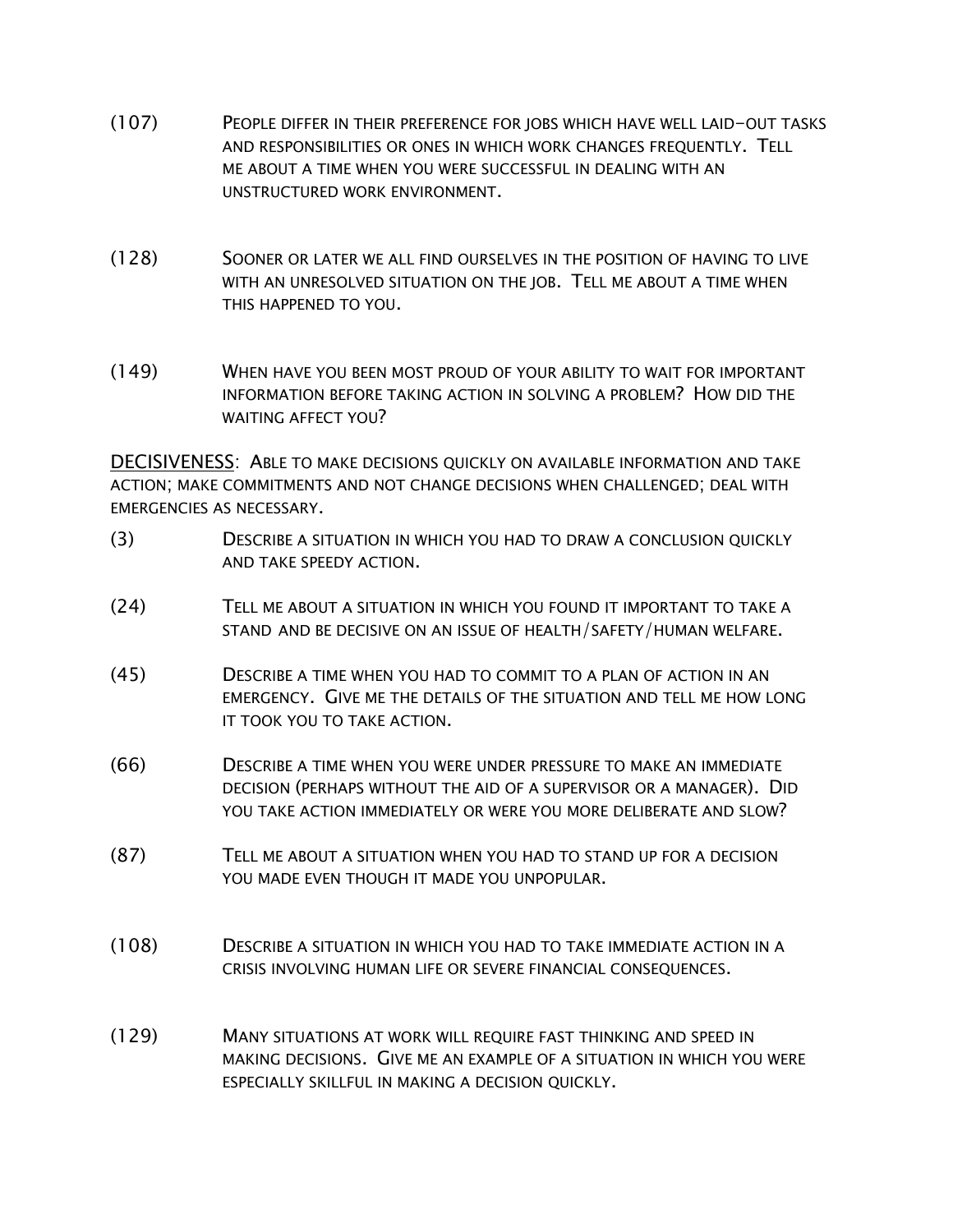(150) MANY TIMES IT IS IMPORTANT TO BE HARD HEADED ABOUT A DECISION YOU ARE MAKING, PARTICULARLY WHEN OTHERS DON'T LIKE IT. GIVE ME AN EXAMPLE OF A TIME WHEN YOU STUCK BY A DECISION EVEN THOUGH IT WAS UNDER ATTACK BY OTHERS.

SPOKEN COMMUNICATIONS: ABLE TO CLEARLY PRESENT INFORMATION THROUGH THE SPOKEN WORK; INFLUENCE OR PERSUADE OTHERS THROUGH ORAL PRESENTATION IN POSITIVE.

- (4) WHAT HAS BEEN YOUR EXPERIENCE IN GIVING EXPLANATIONS OR INSTRUCTIONS TO ANOTHER PERSON? FEEL FREE TO TALK ABOUT YOUR EXPERIENCES IN MANAGEMENT, TRAINING, OR COACHING OF OTHERS.
- (91) WHAT DOES AN EFFECTIVE COMMUNICATOR DO?
- (25) WHAT TYPES OF EXPERIENCES HAVE YOU HAD IN TALKING WITH CUSTOMERS OR CLIENTS? SPECIFICALLY, TELL ME ABOUT A TIME WHEN YOU HAD TO COMMUNICATE UNDER DIFFICULT CIRCUMSTANCES.
- (46) TELL ME ABOUT A TIME WHEN YOUR ACTIVE LISTENING SKILLS REALLY PAID OFF FOR YOU—MAYBE A TIME WHEN OTHER PEOPLE MISSED THE KEY IDEA IN WHAT WAS BEING EXPRESSED.
- (67) WHAT HAVE BEEN YOUR EXPERIENCES IN MAKING PRESENTATIONS OR SPEECHES TO SMALL OR LARGE GROUPS? WHAT HAS BEEN YOUR MOST SUCCESSFUL EXPERIENCE IN SPEECH MAKING?
- (88) TELL ME ABOUT A SPECIFIC EXPERIENCE OF YOURS THAT ILLUSTRATES YOUR ABILITY TO INFLUENCE ANOTHER PERSON VERBALLY. FEEL FREE TO USE AN EXAMPLE THAT INVOLVES CHANGING AN ATTITUDE, SELLING A PRODUCT/IDEA, OR BEING PERSUASIVE.
- (109) CAREFUL LISTENING AND EFFECTIVE COMMUNICATIONS GO HAND IN HAND. TELL ME ABOUT A SPECIFIC TIME WHEN YOUR ABILITY TO LISTEN HELPED YOU COMMUNICATE BETTER.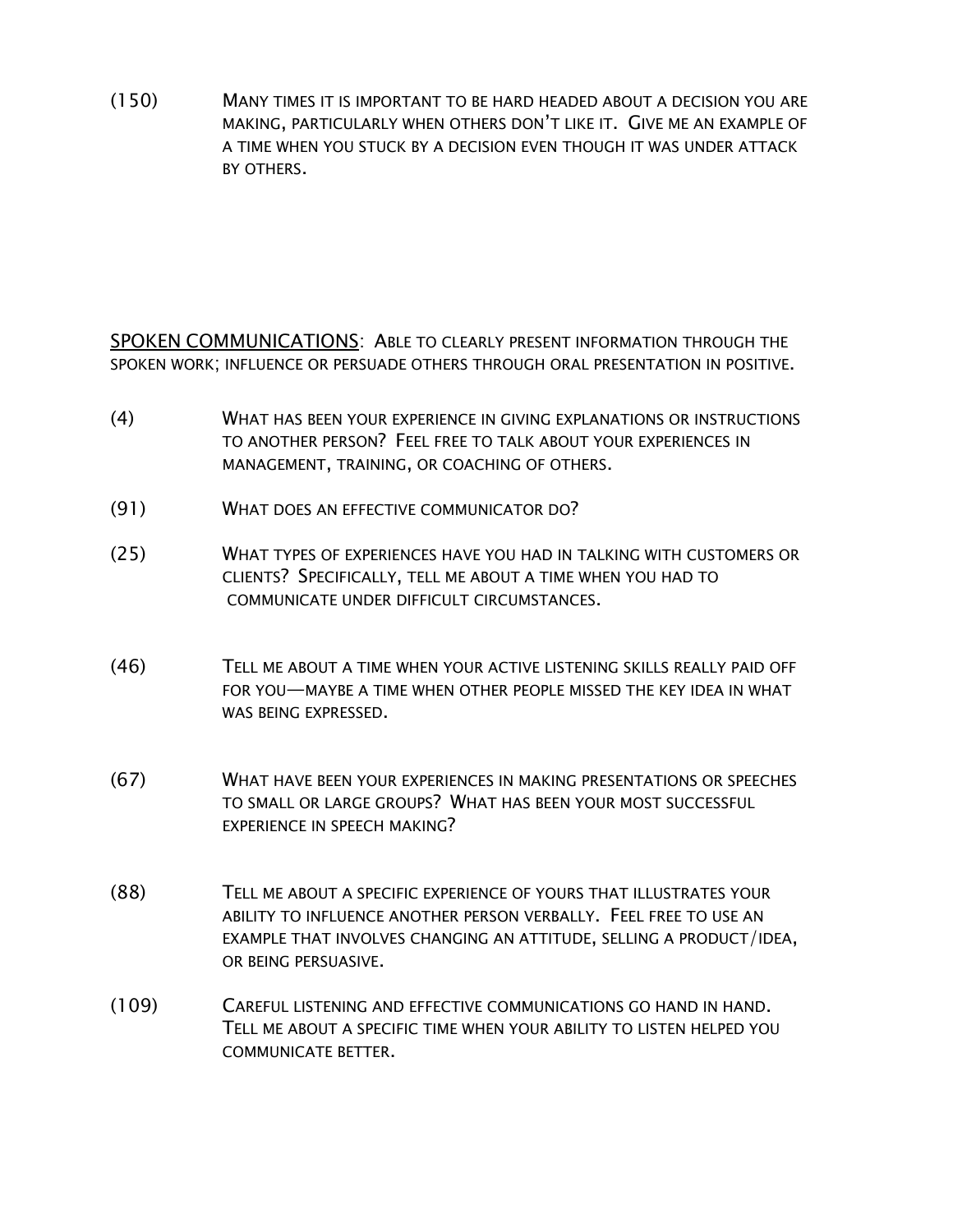- (130) THIS JOB WILL REQUIRE YOU TO SPEND A LARGE AMOUNT OF TIME TALKING TO OTHERS. WHEN HAVE YOU HAD TO WORK IN THIS KIND OF SITUATION AND HOW DID IT AFFECT YOU?
- (151) TELL ME ABOUT A TIME WHEN YOUR LANGUAGE AND SPEAKING SKILLS REALLY WORKED FOR YOU ON THE JOB. FEEL FREE TO USE EITHER A SUPERVISORY OR NON-SUPERVISORY EXAMPLE.
- (15) TELL US HOW YOU WOULD HANDLE A DIFFICULT VISITOR OR CALLER.

ASSERTIVENESS: ABLE TO MATURELY EXPRESS ONE'S FEELINGS AND OPINIONS IN SPITE OF DISAGREEMENT; ACCURATELY COMMUNICATE TO OTHERS REGARDLESS OF THEIR STATUS OR POSITION.

- (5) IT IS PRETTY REALISTIC TO SAY THAT NO JOB IS A COMPLETE BED OF ROSES. TELL ME ABOUT A TIME WHEN YOU WERE ABLE TO EXPRESS YOUR OPINIONS MATURELY IN SPITE OF DISAGREEMENTS OR OBJECTIONS.
- (76) DO YOU CONSIDER YOURSELF A BETTER MANAGER OR A BETTER LEADER? WHY?
- (75) WHAT TECHNIQUES DO YOU USE TO MANAGE OTHERS?
- (24) HAVE YOU EVER EXPERIENCED A LOSS FOR DOING WHAT IS RIGHT?
- (25) IN WHAT BUSINESS SITUATIONS DO YOU FEEL HONESTY WOULD BE INAPPROPRIATE?
- (29) WHAT WOULD YOU DO IF SOMEONE ASKED YOU TO DO SOMETHING UNETHICAL?
- (26) GIVE ME AN EXAMPLE OF A TIME WHEN YOU HAD TO BE ASSERTIVE IN GIVING DIRECTIONS TO OTHERS.
- (47) TELL ME ABOUT A TIME WHEN YOUR JOB REQUIRED YOU TO SAY, MATURELY, HOW YOU REALLY FELT ABOUT A SITUATION. WHAT DID YOU SAY AND HOW DID YOU SAY IT?
- (68) SOME SITUATIONS REQUIRE US TO EXPRESS IDEAS/OPINIONS IN A VERY TACTFUL AND CAREFUL WAY. TELL ME ABOUT A TIME WHEN YOU WERE SUCCESSFUL WITH THIS PARTICULAR SKILL.
- (89) SOMETIMES IT IS IMPORTANT TO DISAGREE WITH OTHERS, PARTICULARLY YOUR BOSS, IN ORDER TO KEEP A MISTAKE FROM BEING MADE. TELL ME ABOUT A TIME WHEN YOU WERE WILLING TO DISAGREE WITH ANOTHER PERSON IN ORDER TO BUILD A POSITIVE OUTCOME.
- (110) DESCRIBE A TIME WHEN YOU COMMUNICATED SOMETHING UNPLEASANT OR DIFFICULT TO SAY TO YOUR MANAGER. HOW DID YOU ASSERT YOURSELF?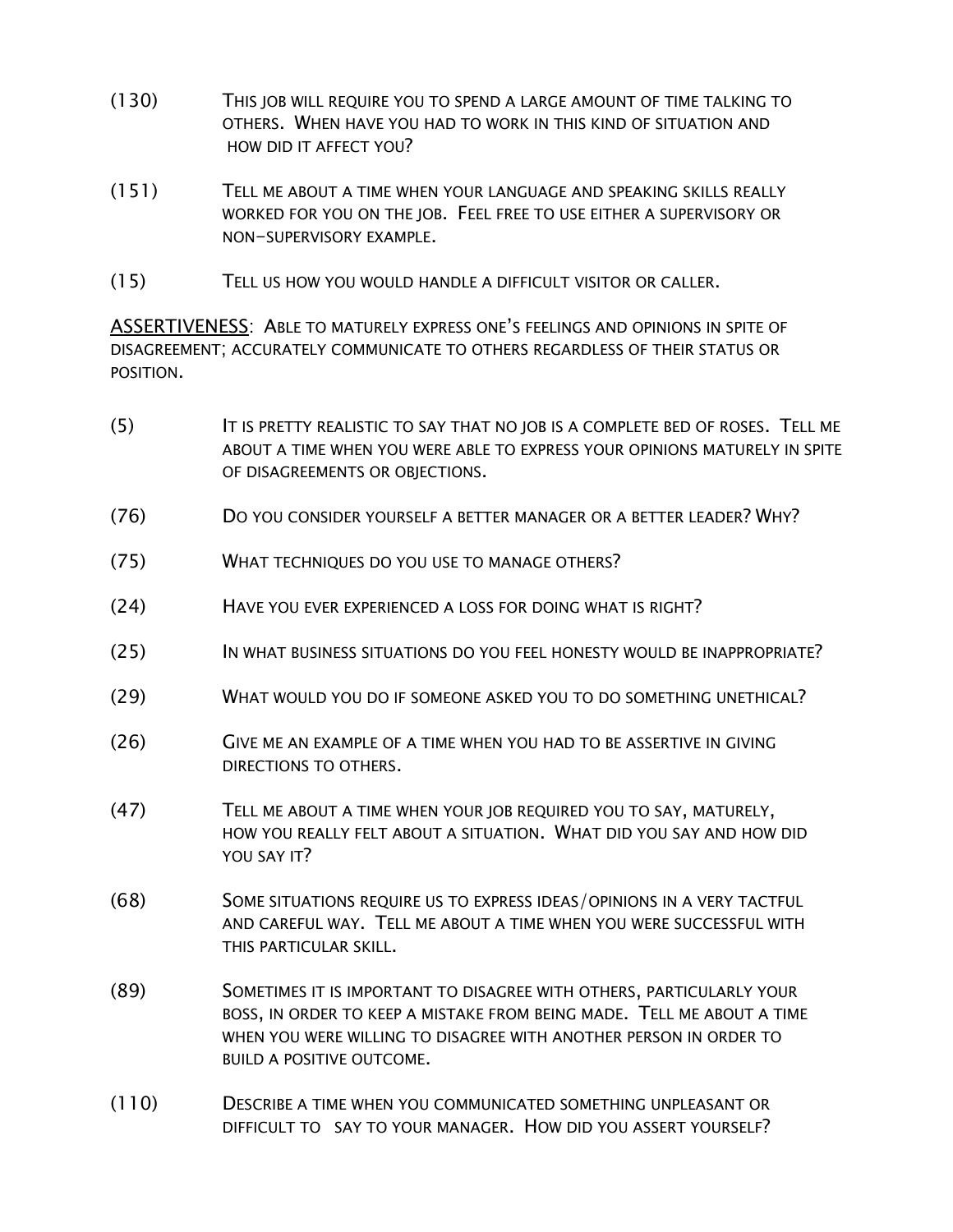- (131) DESCRIBE A TIME WHEN YOU HAD TO SELL AN IDEA TO YOUR BOSS, SUPERIOR, OR OTHER AUTHORITY FIGURE.
- (152) SOME OF THE BEST BUSINESS IDEAS ARE BORN OUT OF AN INDIVIDUAL'S ABILITY TO CHALLENGE, MATURELY, OTHERS' WAYS OF THINKING. TELL ME ABOUT A TIME WHEN YOU WERE SUCCESSFUL IN CHALLENGING OTHERS' IDEAS. WHAT DOES THIS SAY ABOUT YOUR ABILITY TO BE ASSERTIVE?

ENERGIZING: ABLE TO CREATE POSITIVE ENERGY (MOTIVATION) IN BOTH INDIVIDUALS AND GROUPS.

- (23) WHAT DOES "BEING MOTIVATED" MEAN TO YOU?
- (6) GIVE ME AN EXAMPLE OF A TIME WHEN YOUR POSITIVE ATTITUDE CAUSED OTHERS TO BE MOTIVATED OR ENERGIZED. BE SPECIFIC.
- (27) GIVE ME A SPECIFIC EXAMPLE OF SOMETHING YOU DID WHICH HELPED BUILD ENTHUSIASM IN OTHERS.
- (48) TELL ME ABOUT A SPECIFIC TIME WHEN YOUR ABILITY TO REWARD AND ENCOURAGE OTHERS CREATED POSITIVE MOTIVATION.
- (63) WHAT DID YOU DO AT YOUR LAST JOB TO CONTRIBUTE TOWARD A TEAMWORK ENVIRONMENT? BE SPECIFIC.
- (69) TELL ME ABOUT A TIME WHEN YOU SHOWED HIGH ENTHUSIASM AND ENERGY IN ORDER TO CREATE POSITIVE MOTIVATION IN OTHERS. GIVE ME A SPECIFIC EXAMPLE.
- (90) WHAT KINDS OF EXPERIENCES HAVE YOU HAD IN USING PRIZES, CONTESTS OR FINANCIAL REWARDS TO MOTIVATE OTHERS? HOW DO YOU EVALUATE THE SUCCESS OF THESE TECHNIQUES IN GENERAL? HOW SUCCESSFUL WERE YOU IN A SPECIFIC CASE?
- (111) PICK ANY EVENT FROM THE LAST FIVE YEARS OF YOUR LIFE IN WHICH YOU WERE AN EXAMPLE OF HIGH MOTIVATION FOR OTHER PEOPLE TO FOLLOW. BEING SPECIFIC, TELL ME ABOUT THE EVENT.
- (132) TELL ME ABOUT A TIME IN WHICH YOU USED COMPETITION SUCCESSFULLY AS A MEANS OF ENCOURAGING OTHERS TO TRY HARD.
- (153) AT WORK IT IS SOMETIMES DESIRABLE TO USE RECOGNITION TO BUILD MOTIVATION IN OTHERS. DESCRIBE A TIME IN WHICH YOU WERE ABLE TO USE RECOGNITION TO CREATE POSITIVE ENERGY IN ANOTHER PERSON.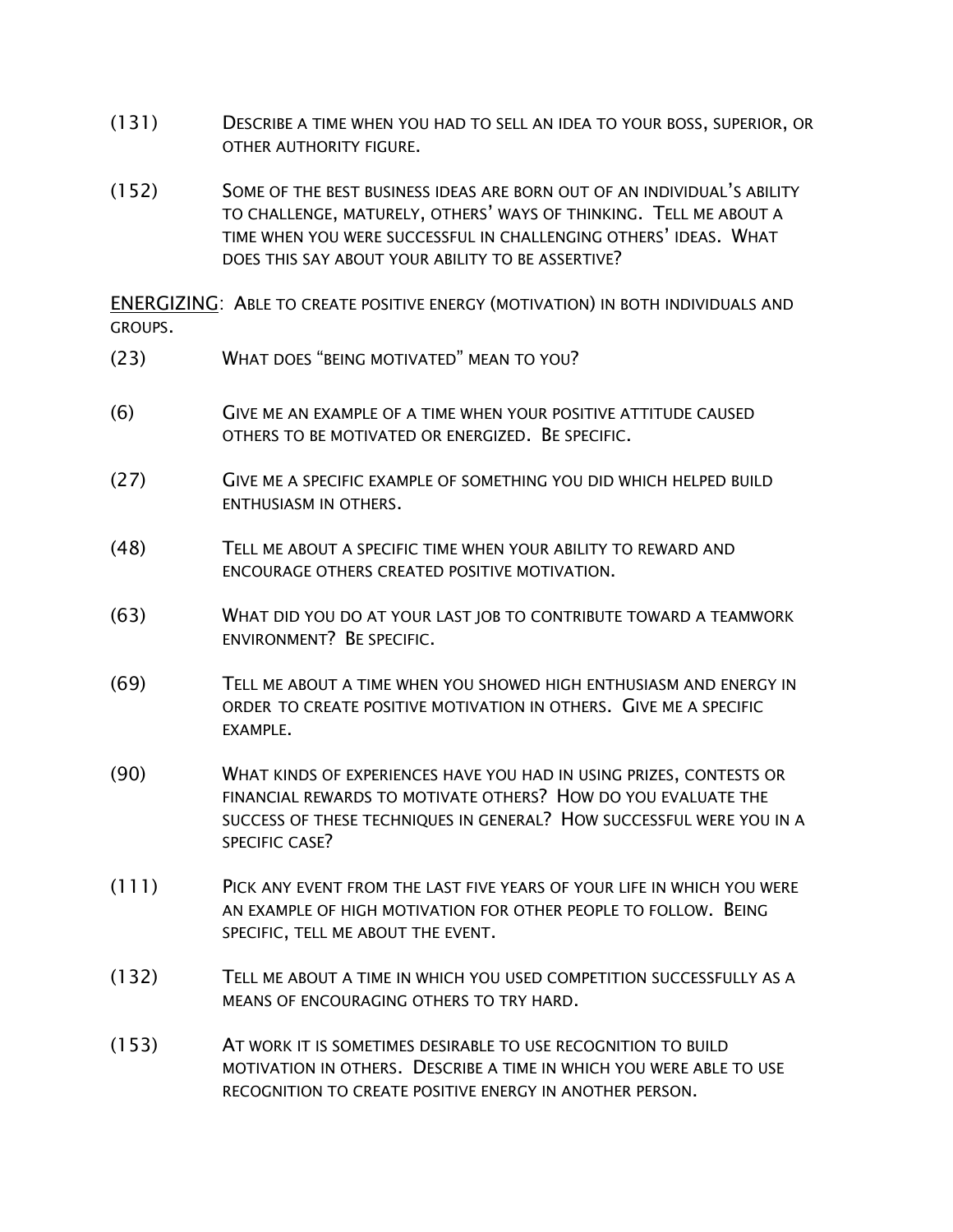POLICY AND PROCEDURES: ABLE TO RELATE TO ROUTINE OPERATIONS IN A MANNER THAT IS CONSISTENT WITH EXISTING SOLUTIONS TO PROBLEMS; CONFORM TO ESTABLISHED POLICIES AND PROCEDURES; LOG WORK ACTIVITIES.

- (7) WE ALL RECOGNIZE THAT REGULATIONS MAY VARY IN TERMS OF THEIR MEANINGFULNESS. SELECT A STRICT AND MEANINGFUL REGULATION YOU HAD TO CONFORM TO IN YOUR LAST POSITION. TELL ME ABOUT THE REGULATION AND HOW YOU WERE ABLE TO WORK UNDER IT.
- (28) TELL ME ABOUT YOUR EXPERIENCES IN LOGGING (DOCUMENTING) YOUR WORK ACTIVITIES IN A WRITTEN FORM. BE SPECIFIC.
- (49) ON SOME JOBS IT IS SOMETIMES NECESSARY TO ACT STRICTLY IN ACCORDANCE WITH POLICY. GIVE ME AN EXAMPLE OUT OF YOUR BACKGROUND WHEN YOU WERE EXPECTED TO ACT IN ACCORDANCE WITH POLICY EVEN WHEN IT WAS NOT CONVENIENT. WHAT DID YOU DO?
- (59) GIVE AN EXAMPLE OF A SPECIFIC OCCASION IN WHICH YOU CONFORMED TO A POLICY WITH WHICH YOU DID NOT AGREE.
- (70) WHEN HAVE YOU FOUND IT NECESSARY TO USE DETAILED CHECKLISTS /PROCEDURES TO REDUCE POTENTIAL FOR ERROR ON THE JOB? BE SPECIFIC.
- (91) DESCRIBE A TIME WHEN YOU HAD TO ADOPT A WELL-DEFINED WORK ROUTINE. HOW LONG DID THE SITUATION LAST? WHAT WAS INVOLVED?
- (112) SELECT A JOB YOU HAVE HAD AND DESCRIBE THE PAPERWORK YOU WERE REQUIRED TO COMPLETE. WHAT SPECIFIC THINGS DID YOU DO TO ENSURE YOUR ACCURACY?
- (133) MANY POSITIONS HAVE WELL-ESTABLISHED, STANDARD METHODS TO HELP YOU DO THE JOB. GIVE ME AN EXAMPLE OF A TIME WHEN YOU FOUND A SYSTEMATIC METHOD FOR SOLVING WORK PROBLEMS TO BE A GOOD ROUTINE TO FOLLOW.
	- (154) WHAT TYPES OF EXPERIENCE HAVE YOU HAD IN MANAGING SITUATIONS THAT INVOLVE HUMAN HEALTH/HUMAN WELFARE OR SEVERE FINANCIAL OUTCOMES?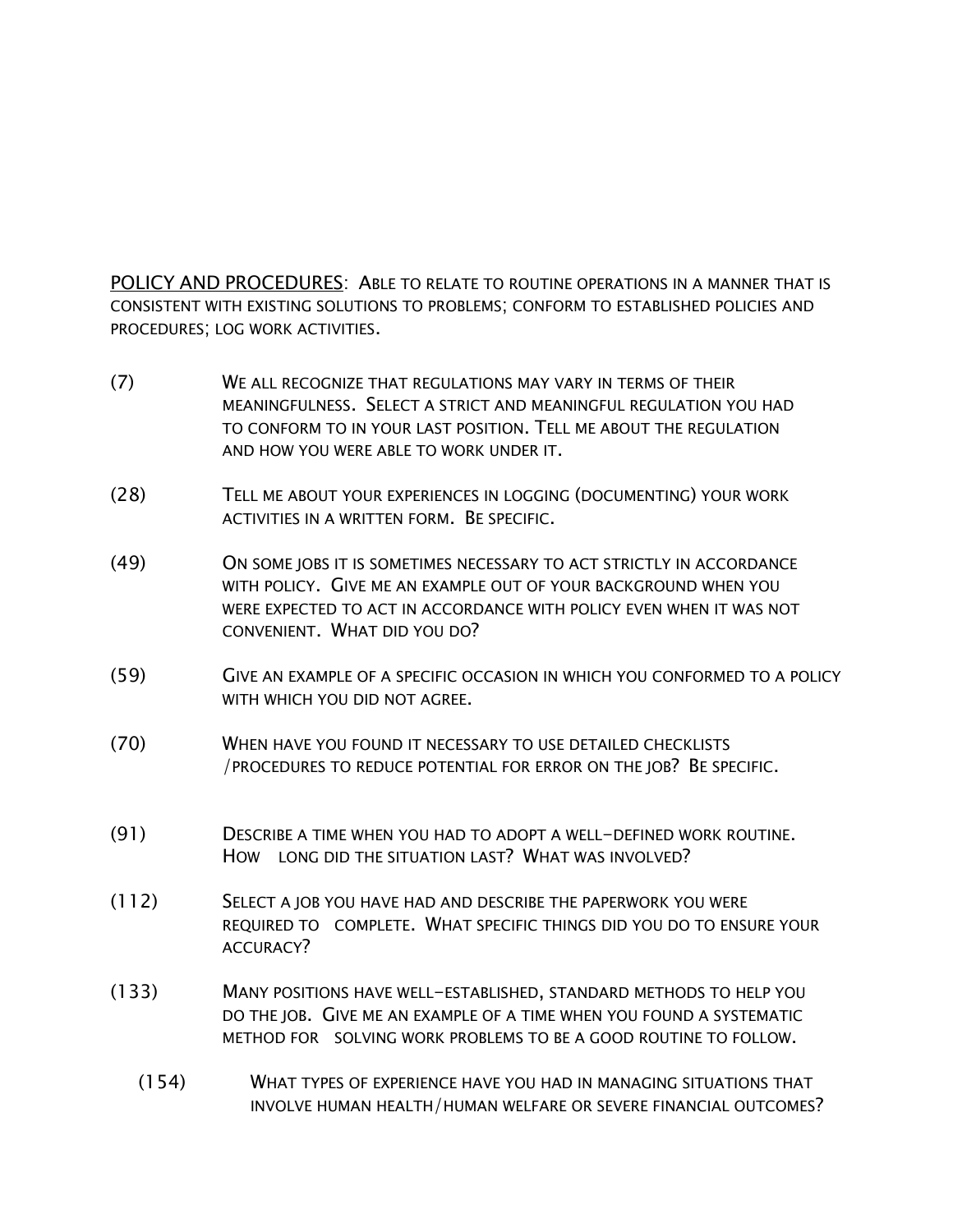DETAIL, AS MUCH AS POSSIBLE, THE WAY IN WHICH YOU USED POLICY AND PROCEDURE TO ENSURE YOUR JOB EFFECTIVENESS.

- (12) Assume that you are in this position and the director walks in and starts giving you instructions for typing, and then faxing a letter for him. Just as he starts to talk, a visitor buzzes the front door. At the same time, the phone rings, and your computer signals that you have an urgent email message. How would you handle this situation?
- ALERTNESS: ABLE TO BE ATTENTIVE TO ALL ASPECTS OF THE ENVIRONMENT WHILE WORKING; TO MONITOR ENVIRONMENT DURING ROUTINE ACTIVITY.
- (8) TELL ME ABOUT A SPECIFIC EXPERIENCE YOU HAVE HAD IN WHICH IT WAS NECESSARY FOR YOU TO REACT QUICKLY BECAUSE OF A CHANGE IN THE PHYSICAL ENVIRONMENT.
- (29) WHAT HAVE BEEN YOUR EXPERIENCES IN READING DIALS, GAUGES, OR INSTRUMENTS IN ORDER TO TAKE CRITICAL READINGS ON YOUR JOB? TELL ME ABOUT A TIME WHEN YOUR ALERTNESS HELPED YOU AVOID MAKING A SIGNIFICANT MISTAKE.
- (50) IDENTIFY A TIME WHEN YOU WERE ABLE TO AVOID A PROBLEM BY USING YOUR ABILITY TO PAY CLOSE ATTENTION WHEN OPERATING VEHICLES, EQUIPMENT, OR MACHINERY.
- (71) IN OUR TYPE OF WORK, IT IS VERY IMPORTANT TO NOTICE CHANGES IN THE PHYSICAL ENVIRONMENT. TELL ME ABOUT A TIME WHEN YOU WERE PROUDEST OF YOUR ABILITY TO NOT ONLY NOTICE ENVIRONMENTAL CHANGE BUT ALSO TAKE ACTION TO MAKE YOUR ATTENTIVENESS PAY OFF.
- (92) SELECT AN EXPERIENCE FROM YOUR PAST WHICH ILLUSTRATES YOUR ABILITY TO BE WATCHFUL AND ALERT WHEN MONITORING DISPLAYS, INSTRUMENTS, OR PROCESSES. TELL ME, IN DETAIL, WHAT HAPPENED.
- (113) GIVE ME AN EXAMPLE OF ANY TIME IN THE PAST WHEN YOU WERE ESPECIALLY ATTENTIVE TO YOUR ENVIRONMENT WHILE WORKING. FEEL FREE TO SHOWCASE YOUR SKILLS IN BEING ALERT WHILE ON THE JOB.
- (134) TELL ME ABOUT AN EXPERIENCE YOU HAVE HAD IN HAZARDOUS CONDITIONS WHEN YOUR ALERTNESS PAID OFF IN SAVING YOU FROM A BAD OUTCOME.
- (155) TELL ME ABOUT YOUR EXPERIENCE IN DEALING WITH ROUTINE WORK. WHAT KINDS OF PROBLEMS DID YOU HAVE TO OVERCOME IN ORDER TO CONCENTRATE ON THE DETAILS OF THE JOB?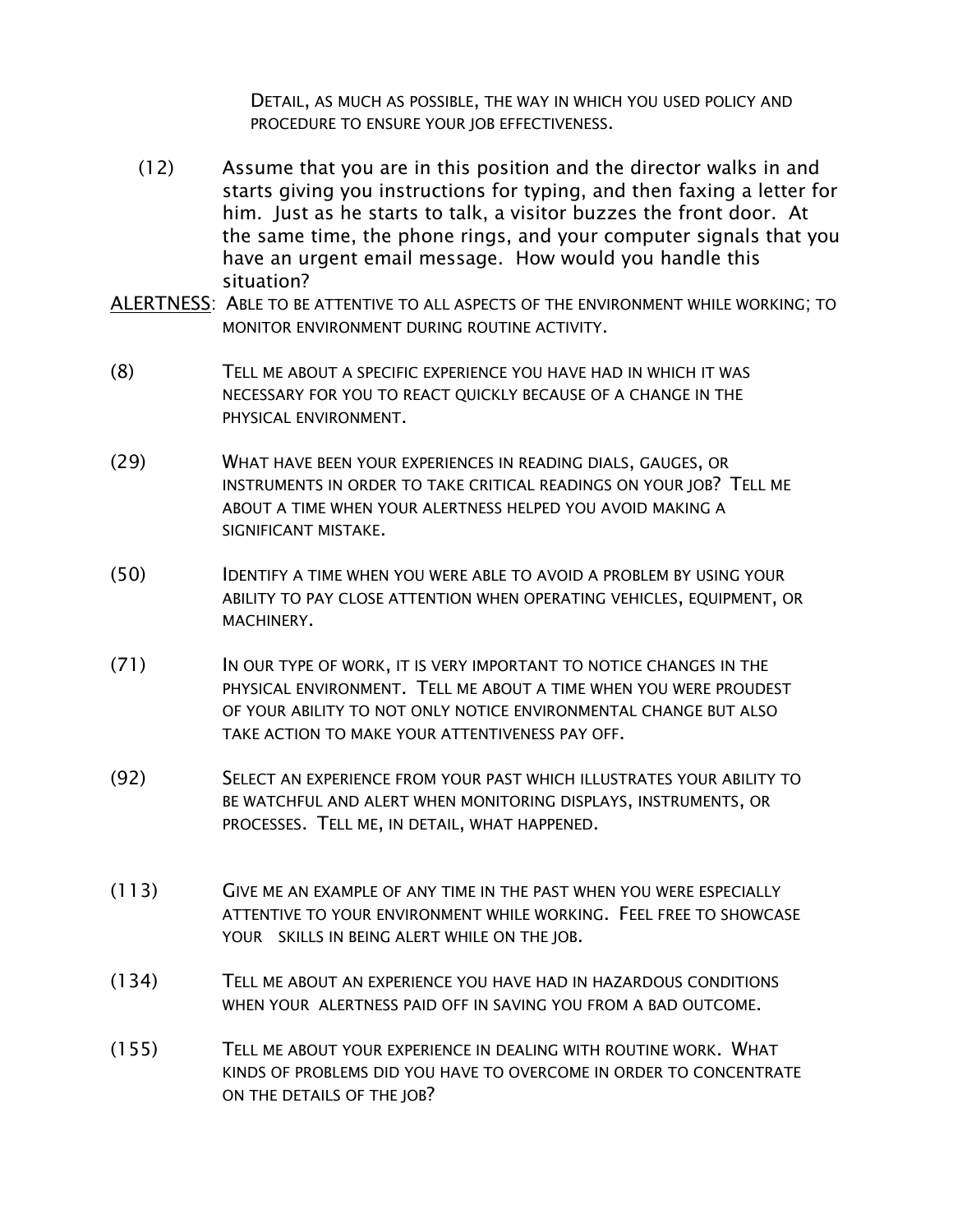ANALYTICAL PROBLEM SOLVING: ABLE TO USE A SYSTEMATIC APPROACH IN SOLVING PROBLEMS THROUGH ANALYSIS OF PROBLEM AND EVALUATION OF ALTERNATE SOLUTIONS; USE LOGIC, MATHEMATICS, OR OTHER PROBLEM SOLVING TOOLS IN DATA ANALYSIS OR IN GENERATING SOLUTIONS.

- (9) TELL ME ABOUT A TIME WHEN YOU WERE SYSTEMATIC IN IDENTIFYING POTENTIAL PROBLEMS AT WORK. FEEL FREE TO SHOWCASE YOUR ANALYTICAL SKILLS.
- (30) THINKING BACK OVER THE LAST FIVE YEARS OF YOUR WORK, DESCRIBE A SITUATION IN WHICH YOU HAD TO USE MATHEMATICS TO SOLVE A COMPLEX PROBLEM. TAKE YOUR TIME, REMEMBER A GOOD EXAMPLE, AND TELL ME ALL ABOUT IT IN DETAIL.
- (51) WHAT WAS YOUR GREATEST SUCCESS IN USING THE PRINCIPLES OF LOGIC TO SOLVE TECHNICAL PROBLEMS AT WORK? BE SPECIFIC.
- (72) DESCRIBE A TIME WHEN YOU WERE PROUD OF YOUR ABILITY TO USE YOUR MATHEMATICAL KNOWLEDGE OR RESEARCH TECHNIQUES TO SOLVE A PROBLEM.
- (93) SOLVING A PROBLEM OFTEN NECESSITATES EVALUATION OF ALTERNATE SOLUTIONS. GIVE ME AN EXAMPLE OF A TIME WHEN YOU ACTIVELY DEFINED SEVERAL SOLUTIONS TO A SINGLE PROBLEM. DID YOU USE ANY TOOLS SUCH AS RESEARCH, BRAINSTORMING, OR MATHEMATICS?
- (114) GIVE ME AN EXAMPLE OF ANY TIME WHEN YOU USED TOOLS SUCH AS SURVEY DATA, LIBRARY RESEARCH, OR STATISTICS AS IMPORTANT CONTRIBUTORS TO THE DEFINITION OF A SPECIFIC PROBLEM.
- (135) ENUMERATE THE ANALYTICAL TOOLS WITH WHICH YOU FEEL COMPETENT, THEN GIVE ME AN EXAMPLE FROM ANY TIME IN YOUR WORKING HISTORY WHICH SHOWS YOUR ABILITY TO USE ANALYTICAL TECHNIQUES TO DEFINE PROBLEMS OR DESIGN SOLUTIONS.
- (156) TO WHAT EXTENT HAS YOUR PAST WORK REQUIRED YOU TO BE SKILLED IN THE ANALYSIS OF TECHNICAL REPORTS OR INFORMATION? PICK ANY SPECIFIC EXPERIENCE WHICH WOULD HIGHLIGHT YOUR SKILLS IN THIS AREA AND DESCRIBE IT IN DETAIL.

GOAL SETTING: ABLE TO DEFINE REALISTIC, SPECIFIC GOALS AND OBJECTIVES; TO PRIORITIZE OBJECTIVES.

(10) TELL ME WHAT YOU DO IN ORDER TO ENSURE THAT YOU HAVE ENOUGH TIME SET ASIDE FOR GOAL SETTING—THEN REVIEW FOR ME THE SPECIFIC TIMES IN WHICH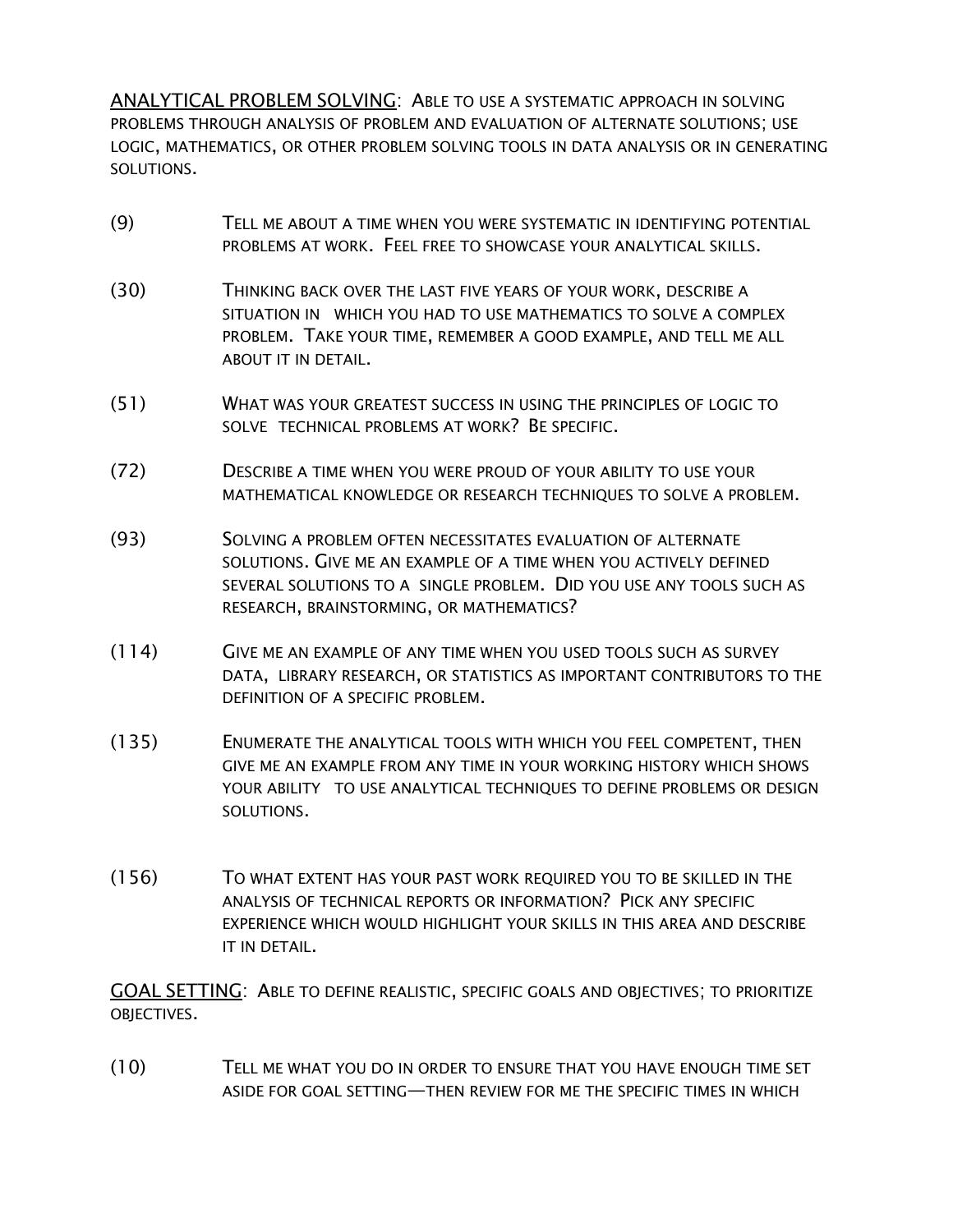YOU HAVE INITIATED YOUR OWN GOAL SETTING OVER THE LAST FEW YEARS. WHAT HAPPENED?

- (31) IN AN AGGRESSIVE WORKING ENVIRONMENT, IT IS OFTEN NECESSARY TO PRIORITIZE GOALS TO BE SURE THAT EFFORT IS ALLOCATED APPROPRIATELY. TELL ME ABOUT THE MOST IMPORTANT TIME IN YOUR WORKING HISTORY WHEN YOU PRIORITIZED YOUR GOALS SUCCESSFULLY.
- (52) TELL ME ABOUT THE SYSTEM THAT YOU USE FOR GOAL SETTING. TO WHAT EXTENT DOES IT INVOLVE USING WRITTEN OBJECTIVES, PAPERWORK, OR FORMS? DESCRIBE A SPECIFIC INSTANCE IN WHICH YOU DEFINED YOUR GOALS AND OBJECTIVES IN WRITING.
- (73) WHAT IMPORTANT TARGET DATES DID YOU SET TO REACH OBJECTIVES ON YOUR LAST JOB? HOW DID YOU SET THE DATES? EXACTLY WHAT WERE THEY, AND WHAT WERE YOUR RESULTS?
- (94) GOAL STATEMENTS ARE OFTEN MADE TO MEET THE EXPECTATIONS OF OTHERS. TELL ME ABOUT A TIME WHEN YOU TOOK THE INITIATIVE TO SET GOALS AND OBJECTIVES, EVEN THOUGH YOU WERE NOT PROMPTED OR DIRECTED BY OTHERS TO DO SO.
- (115) WHAT HAVE BEEN YOUR EXPERIENCES IN DEFINING LONG-RANGE GOALS? TELL ME WHAT SPECIFIC GOAL WAS SET, HOW IT WAS SET, AND HOW SUCCESSFUL YOU WERE IN ITS ACHIEVEMENT.
- (136) GOAL STATEMENTS CAN BE USED TO MANAGE YOUR OWN WORK ACTIVITIES SINCE THEY ENABLE YOU TO GUIDE DAY-TO-DAY ACTIONS SUCCESSFULLY. DESCRIBE AN ESPECIALLY FAVORABLE EXPERIENCE YOU'VE HAD IN USING GOALS TO GUIDE YOUR OWN ACTIONS.
- (157) GIVE ME AN EXAMPLE OF A TIME WHEN YOU USED A SYSTEMATIC PROCESS TO DEFINE YOUR OBJECTIVES. WHAT TYPE OF SYSTEM DID YOU USE? WHAT PAYOFF DID YOU GET FROM USING THE PROCESS?
- (66) WHAT ACCOMPLISHMENT ARE YOU MOST PROUD OF? WHAT HAS BEEN YOUR BIGGEST DISAPPOINTMENT?
- (77) WHAT GOALS DO YOU FEEL THIS POSITION WILL HELP YOU ATTAIN?

WRITTEN COMMUNICATION: ABLE TO WRITE CLEARLY AND EFFECTIVELY PRESENT IDEAS AND TO DOCUMENT ACTIVITIES; TO READ AND INTERPRET WRITTEN INFORMATION.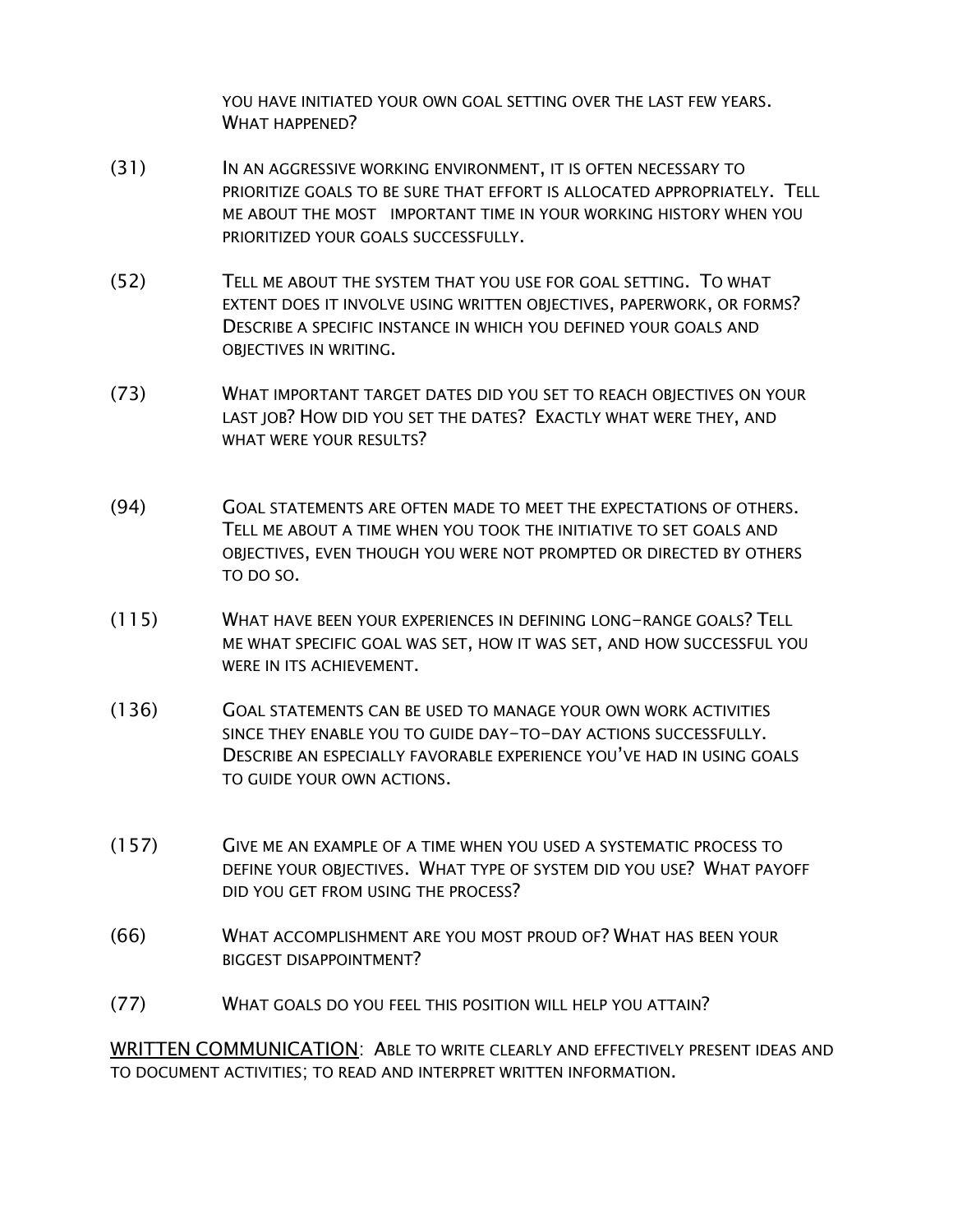- (11) GIVE ME AN EXAMPLE, TAKEN FROM YOUR EXPERIENCES IN REPORT WRITING, PREPARATION OF MEMOS OR GENERAL CORRESPONDENCE WHICH ILLUSTRATES THE EXTENT OF YOUR WRITTEN COMMUNICATION SKILLS.
- (32) IN SOME JOBS IT IS NECESSARY TO DOCUMENT WORK THOROUGHLY, IN WRITING. FOR EXAMPLE, DOCUMENTATION MIGHT BE NECESSARY TO PROVE YOU DID YOUR JOB CORRECTLY OR TO TRAIN ANOTHER PERSON TO DO IT. GIVE ME AN EXAMPLE OF YOUR EXPERIENCES IN THIS AREA.
- (53) TELL ME ABOUT THE MOST COMPLEX INFORMATION YOU HAVE HAD TO READ— PERHAPS INVOLVING RESEARCH YOU HAD TO COMPLETE. TO WHAT EXTENT DID THIS PROJECT TEST YOUR COMPREHENSION SKILLS AND TECHNICAL KNOWLEDGE? BE SPECIFIC.
- (74) THIS JOB WILL REQUIRE YOU TO SPEND A LARGE AMOUNT OF TIME WRITING. TELL ME ABOUT YOUR WRITING EXPERIENCES THAT YOU THINK WILL CONTRIBUTE TO YOUR ABILITY TO DO THIS JOB WELL.
- (95) DESCRIBE THE MOST SIGNIFICANT WORK EXPERIENCE YOU HAVE HAD IN WHICH YOU HAD TO USE REFERENCE MATERIALS, LIBRARY INFORMATION, MANUALS, ETC., TO GET A JOB DONE. HOW MUCH TIME WAS REQUIRED? HOW DID THE REFERENCE MATERIALS HELP YOU THE MOST?
- (116) IN SOME POSITIONS IT IS NECESSARY TO BE A THOROUGH, METICULOUS READER AND IN OTHER SITUATIONS IT IS IMPORTANT FOR ONE TO BE ABLE TO SCAN THROUGH LARGE AMOUNTS OF INFORMATION QUICKLY. DESCRIBE YOUR MOST SIGNIFICANT SCANNING EXPERIENCE.
- (137) HOW MUCH READING OF NEW INFORMATION IS REQUIRED IN YOUR CURRENT JOB? HOW OFTEN DO YOU HAVE TO EXPOSE YOURSELF TO NEW WRITTEN COMMUNICATIONS? WHEN DID THESE SKILLS CAUSE YOU TO BE A SUPERIOR PERFORMER?
	- (158) DESCRIBE YOUR EXPERIENCES IN EDITING MANUSCRIPTS, ARTICLES, DOCUMENTS, OR ANY OTHER FORM OF WRITTEN COMMUNICATION. BE SPECIFIC.
	- (13) DESCRIBE A SITUATION IN WHICH YOU HAD TO HANDLE SENSITIVE COMMUNICATION. WHAT APPROACH DID YOU USE AND WHY?
	- (14) THIS POSITION REQUIRES CAREFUL, DETAILED WORK ON YOUR PART. HOW DO YOU ENSURE THE TASKS ARE COMPLETED EFFICIENTLY AND ACCURATELY?
	- (60) DESCRIBE THE MOST SIGNIFICANT WRITTEN DOCUMENT/REPORT/PRESENTATION THAT YOU HAVE HAD TO COMPLETE.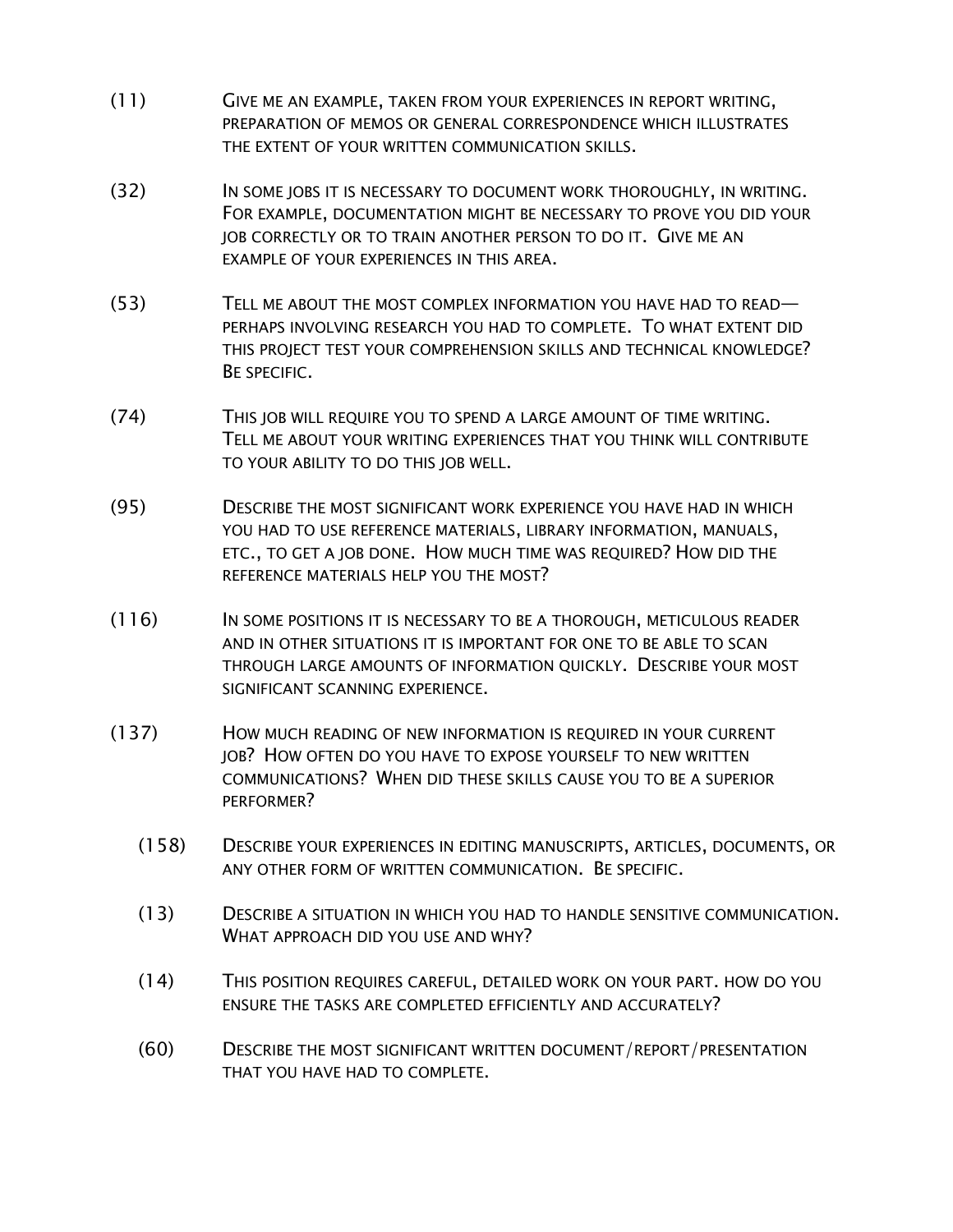COMMITMENT TO TASK: ABLE TO START AND PERSIST WITH SPECIFIC COURSES OF ACTION WHILE EXHIBITING HIGH MOTIVATION AND A SENSE OF URGENCY; WILLING TO COMMIT TO LONG HOURS OF WORK AND MAKE PERSONAL SACRIFICE IN ORDER TO REACH GOALS.

- (12) GIVE ME AN EXAMPLE OF ANY SPECIFIC TIME IN WHICH YOU FOUND IT NECESSARY TO GIVE LONG HOURS TO THE JOB. FOR EXAMPLE, TELL ME ABOUT THE PERIOD WHEN IT WAS NECESSARY TO TAKE WORK HOME, WORK ON WEEKENDS OR MAINTAIN UNUSUALLY LONG HOURS. BE SPECIFIC.
- (33) TELL ME ABOUT A TIME WHEN YOU WERE ABLE TO PROVIDE YOUR OWN MOTIVATION TO PRODUCE EVEN THOUGH YOU WERE WORKING ALONE. WHAT WERE THE CIRCUMSTANCES OF THE SITUATION AND HOW DID YOU MANAGE TO MOTIVATE YOURSELF?
- (54) TELL ME ABOUT A TIME IN YOUR BACKGROUND WHEN YOU WERE A DRIVING, HIGHLY MOTIVATED WORKER. DON'T BE TOO MODEST—GIVE YOURSELF DUE CREDIT FOR GETTING THE JOB DONE.
- (75) SOME INDIVIDUALS HAVE A STRONG SENSE OF URGENCY ABOUT GETTING SHORT TERM RESULTS—OTHERS ARE MORE LAID BACK AND LESS DRIVEN IN THEIR APPROACH TO WORK. GIVE ME AN EXAMPLE OF A TIME WHEN YOU WERE EITHER MORE LAID BACK OR MORE URGENT.
- (96) GETTING THE JOB DONE MAY NECESSITATE UNUSUAL PERSISTENCE OR DEDICATION TO RESULTS, ESPECIALLY WHEN FACED WITH OBSTACLES OR DISTRACTIONS. TELL ME ABOUT A TIME IN WHICH YOU WERE ABLE TO BE VERY PERSISTENT IN ORDER TO REACH GOALS. BE SPECIFIC.
- (117) TELL ME ABOUT A TIME AT WORK WHEN SOMEONE COMMENTED ON YOUR HIGH OR SUPERIOR LEVEL OF TASK ORIENTATION. FEEL FREE TO BRAG ON YOURSELF.
- (138) WE BOTH RECOGNIZE THAT BEING SUCCESSFUL TAKES MORE THAN LUCK. HARD WORK IS NECESSARY IN ORDER TO ACHIEVE. TELL ME ABOUT A TIME WHEN YOU HAD TO WORK VERY HARD TO REACH YOUR GOALS, AND BE SPECIFIC ABOUT WHAT YOU ACHIEVED.
- (159) WE ALL HAVE TO MAKE DECISIONS ON THE JOB ABOUT THE DELICATE BALANCE BETWEEN PERSONAL AND WORK OBJECTIVES. WHEN DO YOU FEEL YOU HAVE HAD TO MAKE PERSONAL SACRIFICES IN ORDER TO GET THE JOB DONE?
- (61) GIVE AN EXAMPLE OF A TIME WHEN YOU HAD TO GO ABOVE THE CALL OF DUTY IN ORDER TO GET A JOB DONE.

INTERACTION: ABLE TO COMMUNICATE WITH OTHERS IN A WARM AND HELPFUL MANNER WHILE SIMULTANEOUSLY BUILDING CREDIBILITY AND RAPPORT.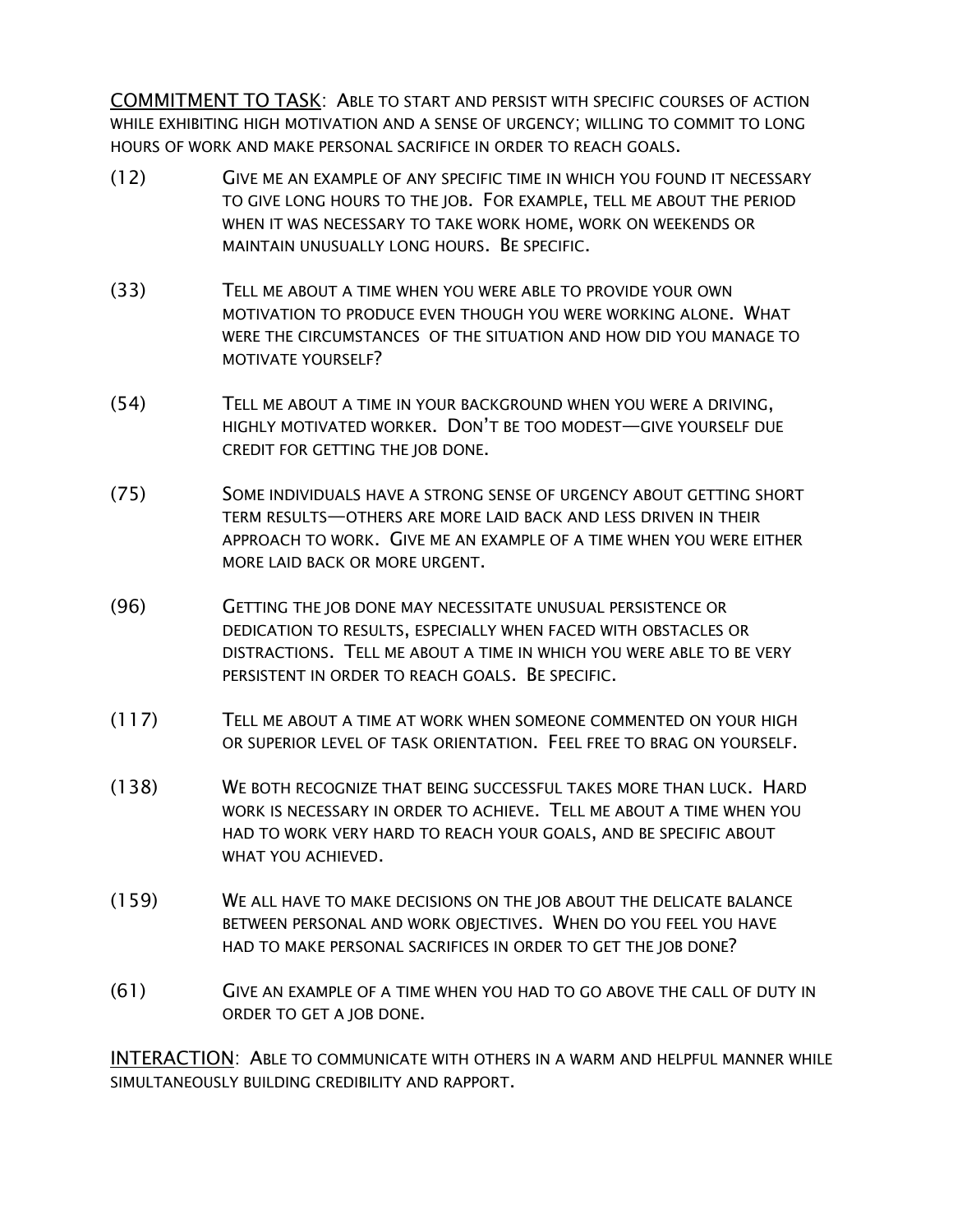- (13) DESCRIBE A TIME WHEN YOU WERE ABLE TO BE PERSONALLY SUPPORTIVE AND REASSURING TO A PERSON WHO NEEDED A FRIEND.
- (34) THE WORD "COMMUNICATIONS" MEANS DIFFERENT THINGS TO DIFFERENT PERSONS AT DIFFERENT TIMES. TELL ME WHAT THIS WORD MEANS TO YOU BY GIVING ME AN EXAMPLE OF A TIME WHEN YOU WERE ABLE TO BE WARM AND AMIABLE AS A COMMUNICATOR.
- (55) BUILDING RAPPORT IS SOMETIMES A VERY CHALLENGING THING TO DO. GIVE ME AN EXAMPLE OF A TIME WHEN YOU WERE ABLE TO BUILD RAPPORT WITH SOMEONE AT WORK, EVEN WHEN THE SITUATION WAS A DIFFICULT ONE AND THE ODDS WERE AGAINST YOU.
- (76) BEING SYMPATHETIC TO ANOTHER PERSON'S PROBLEMS ENTAILS PUTTING FORTH A SPECIAL EFFORT TO UNDERSTAND THE SITUATION OR DILEMMA. GIVE ME AN EXAMPLE OF A TIME WHEN YOU WERE ABLE TO GIVE SYMPATHY. HOW DID THIS CONTRIBUTE TO A WORK OUTCOME?
- (97) BEING SKILLFUL IN DEALING WITH OTHER PEOPLE ON THE JOB IS AN IMPORTANT FACTOR IN BEING PRODUCTIVE. DESCRIBE A TIME WHEN YOU WERE SUCCESSFUL IN DEALING WITH ANOTHER BECAUSE YOU BUILT A TRUSTING AND HARMONIOUS RELATIONSHIP.
- (118) IT IS ALL TOO EASY TO IGNORE THE FEELINGS OF OTHERS BECAUSE OF A PREOCCUPATION WITH OUR OWN NEEDS. TELL ME ABOUT A TIME WHEN YOU MADE A SPECIAL EFFORT TO TREAT ANOTHER PERSON IN A WAY WHICH SHOWED YOUR RESPECT FOR THE OTHER'S FEELINGS.
- (139) RELATING TO ANOTHER PERSON GOES BEYOND GIVING RECOGNITION AND APPROVAL. DESCRIBE A TIME WHEN YOU WERE HELPFUL TO ANOTHER WHILE SIMULTANEOUSLY BUILDING A GOOD RELATIONSHIP.
- (160) SOMETIMES SHOWING CONCERN FOR ANOTHER PERSON IS A FOUNDATION FOR BUILDING A GOOD LONG-TERM RELATIONSHIP. TELL ME ABOUT A TIME WHEN YOUR CONCERN FOR A PARTICULAR INDIVIDUAL WAS REFLECTED IN AN INTERVIEW, COACHING, OR COUNSELING.

PERCEPTIVITY: ABLE TO INTERPRET VERBAL AND NON-VERBAL BEHAVIOR; TO DEVELOP ACCURATE PERCEPTION AND UNDERSTANDING OF OTHERS' FEELINGS, NEEDS, VALUES, AND OPINIONS; TO BE SENSITIVE TO AND AWARE OF PERSONALITY DIFFERENCES AND CONFLICTS.

(14) IN COMMUNICATING, PEOPLE'S GESTURES OR VERBAL CUES CAN GIVE US BETTER UNDERSTANDING OF WHAT IS MEANT. GIVE ME AN EXAMPLE OF HOW YOUR INTERPRETATIONS OF VERBAL AND NON-VERBAL BEHAVIOR HAVE HELPED YOU IN COMMUNICATIONS. TAKE YOUR TIME.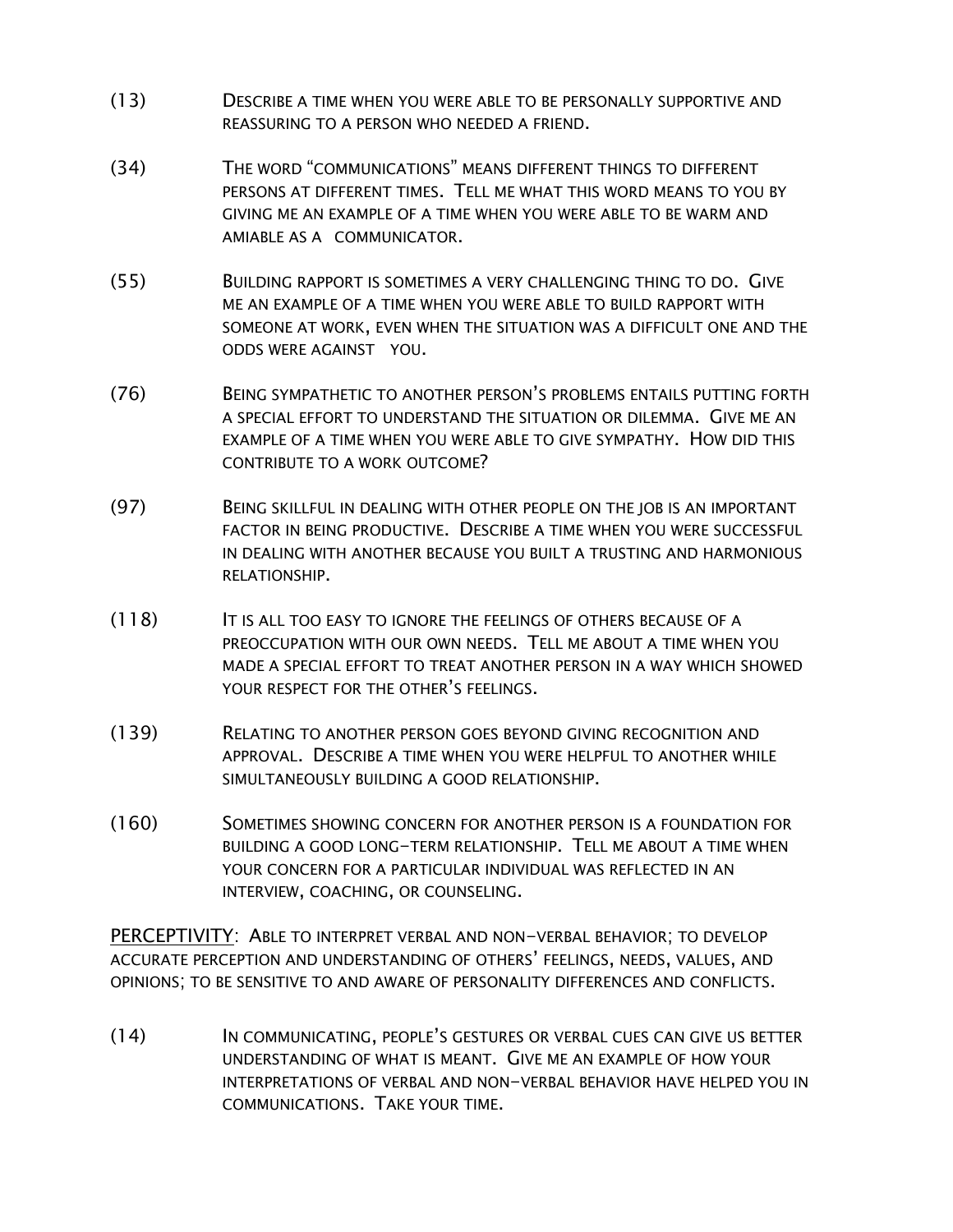- (35) IT IS SOMETIMES VERY DIFFICULT TO PERCEIVE THE NEEDS, VALUES, OR OPINIONS OF OTHERS. TELL ME ABOUT A TIME WHEN YOU WERE ABLE TO STEP INTO ANOTHER PERSON'S SHOES IN ORDER TO DISCOVER THEIR UNIQUE PERSPECTIVES.
- (56) TELL ME ABOUT A TIME DURING NEGOTIATIONS WHEN YOUR PERCEPTIVENESS HELPED YOU TO MAKE SENSE OUT OF ANOTHER PERSON'S BEHAVIOR.
- (77) READING PEOPLE CAN BE AN IMPORTANT SKILL. AT WORK, WHEN HAS YOUR ANALYSIS OF ANOTHER'S MOTIVES AND FEELINGS PAID OFF FOR YOU?
- (98) TELL ME ABOUT A TIME WHEN YOU WERE PROUD OF YOUR ABILITY TO RECOGNIZE HOW ANOTHER PERSON FEELS. DESCRIBE WHAT HAPPENED IN A WAY WHICH WILL ILLUSTRATE YOUR ABILITY TO "READ" ANOTHER PERSON.
- (119) THERE ARE MANY WORK SITUATIONS IN WHICH IT IS IMPORTANT TO BE SKILLFUL IN READING HIDDEN INTERESTS AND PERSONALITY CONFLICTS. TELL ME ABOUT A TIME WHICH SHOWS YOUR SAVVY IN "READING" ANOTHER PERSON.
- (140) THE CORRECT UNDERSTANDING OF DIFFERENCES IN PERSONALITY CAN AFFECT WORK DECISIONS SUCH AS WORK ASSIGNMENTS, EMPLOYEE MOTIVATION AND CONFLICT MANAGEMENT. TELL HOW YOUR KNOWLEDGE OF PERSONALITY DIFFERENCES BENEFITED YOUR EFFECTIVENESS.
- (161) TELL ME ABOUT A SITUATION IN WHICH YOU WERE PARTICULARLY SKILLFUL IN DETECTING CLUES WHICH SHOW HOW ANOTHER PERSON THINKS OR FEELS. HOW DID YOU "SIZE UP" THE PERSON?

ORGANIZATION AND PLANNING: ABLE TO ORGANIZE OR SCHEDULE PEOPLE OR TASKS; TO DEVELOP REALISTIC ACTION PLANS WHILE BEING SENSITIVE TO TIME CONSTRAINTS AND RESOURCE AVAILABILITY.

- (15) GIVE ME A SUMMARY OF THE PLANNING ACTIVITIES YOU HAVE BEEN RESPONSIBLE FOR IN YOUR CAREER IN WHICH YOU APPLIED PLANNING TOOLS SUCH AS PERT, OR THE CRITICAL PATH METHOD. DESCRIBE HOW YOU APPLIED THE TOOL.
- (36) PLANNING IS OFTEN MORE THAN THINKING, IT IS ALSO DOING. TELL ME WHAT YOU HAVE DONE WITH SUCH TOOLS AS FLOW CHARTS, PRODUCTION SCHEDULES AND FILING SYSTEMS, OR ANYTHING ELSE TO HELP YOU PLAN.
- (57) GIVE ME AN EXAMPLE OF A TIME IN WHICH YOU WERE EFFECTIVE IN DOING AWAY WITH THE "CONSTANT EMERGENCIES" AND "SURPRISES" IN YOUR WORK CLIMATE. HOW DID YOUR PLANNING HELP YOU DEAL WITH THE UNEXPECTED?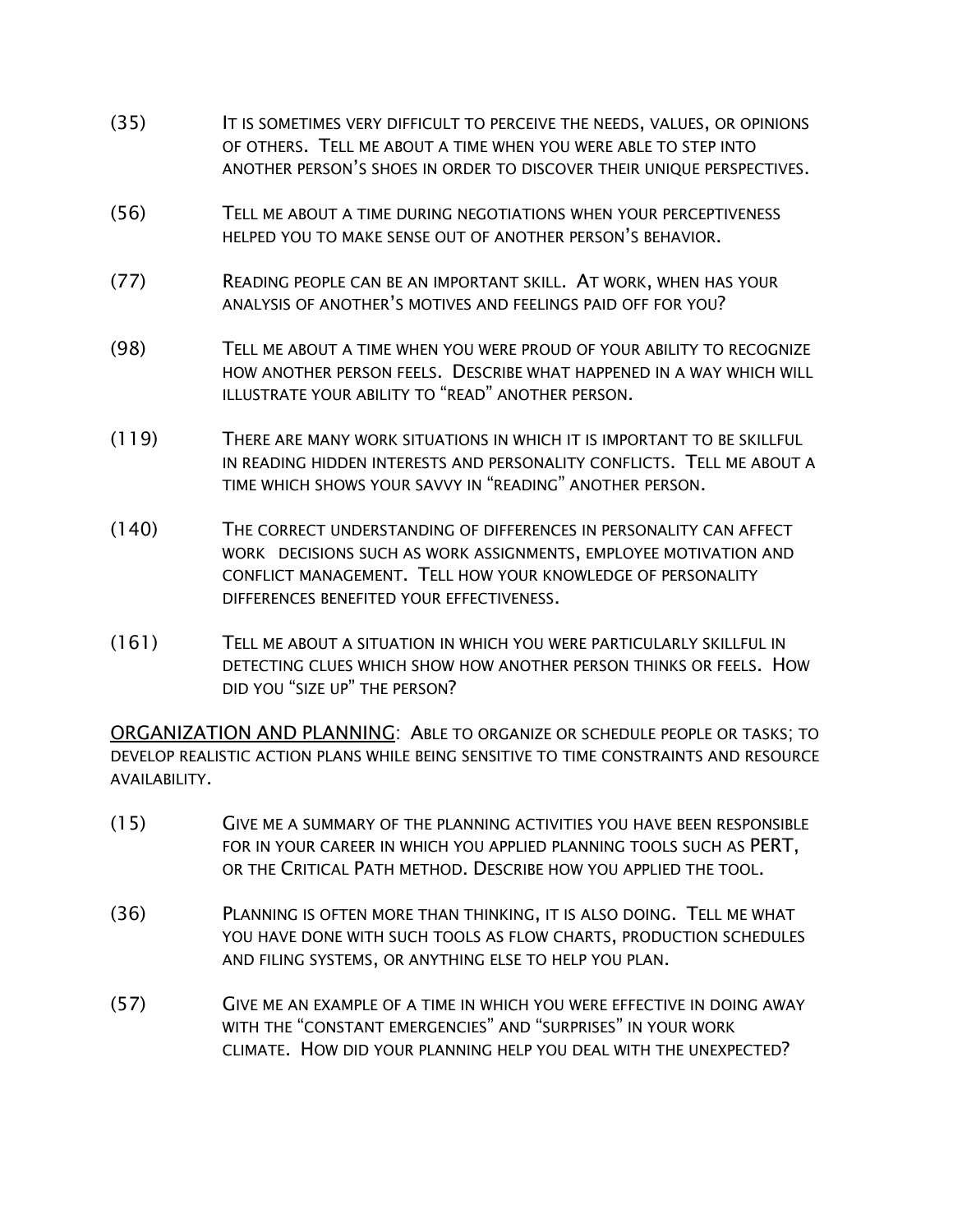- (78) GIVE ME AN EXAMPLE FROM YOUR WORKING HISTORY THAT DEMONSTRATES YOUR ABILITY TO REORGANIZE AND MAINTAIN A SYSTEM OF RECORDS TO FACILITATE YOUR WORK.
- (99) TIME MANAGEMENT HAS BECOME A NECESSARY FACTOR IN PERSONAL PRODUCTIVITY. GIVE ME AN EXAMPLE OF ANY TIME MANAGEMENT SKILL YOU HAVE LEARNED AND APPLIED AT WORK. WHAT RESULTED FROM USE OF THE SKILL?
- (120) PICK ANY EVENT IN THE LAST FIVE YEARS OF YOUR WORK WHICH GIVES A GOOD EXAMPLE OF YOUR ABILITY TO USE FORECASTING TECHNIQUES. DID YOU USE STATISTICAL PROCEDURES OR A GUT LEVEL APPROACH? WHAT WAS YOUR BIGGEST PREDICTIVE TRIUMPH? HOW DID YOU DO IT?
- (141) GETTING RESULTS AT WORK OFTEN ENTAILS SPELLING OUT DETAILED ACTION PLANS. TELL ME ABOUT HOW YOU USED MANAGEMENT BY OBJECTIVES METHODS TO GENERATE A PLAN LEADING TO A SPECIFIC GOAL. DESCRIBE THE GOAL AND THE STEPS YOU USED TO ACHIEVE IT.
- (162) ORGANIZATION AND SCHEDULING OF PEOPLE AND TASKS IS A NECESSARY FUNCTION IN CREATING A PRODUCTIVE WORKING ENVIRONMENT. REVIEW YOUR EXPERIENCES IN THIS AREA AND DETAIL A SINGLE CASE THAT ILLUSTRATES YOUR ORGANIZATION AND SCHEDULING ABILITY.

CREATIVITY: ABLE TO DEVELOP UNIQUE AND NOVEL SOLUTIONS TO PROBLEMS; USE INTUITION AND A NEW WAY OF THINKING TO GIVE BIRTH TO NEW IDEAS; TO PRESENT INFORMATION IN AN ATTENTION-GETTING AND INTERESTING MANNER.

- (16) IN THE EVER-EXPANDING AND EVOLVING MARKETPLACE, PRODUCT DEVELOPMENT IS A NECESSITY FOR GROWTH AND SUCCESS. TELL ME ABOUT YOUR PRODUCT DEVELOPMENT IN A LABORATORY OR MARKETING ENVIRONMENT, FOCUSING ON ONE PARTICULAR EXAMPLE.
- (37) JUST ABOUT ANYBODY CAN GIVE A ROUTINE, STANDARD ANSWER TO COMMON PROBLEMS; HOWEVER, THE PAYOFF IS OFTEN IN THE DEVELOPMENT OF UNIQUE SOLUTIONS TO COMMON PROBLEMS. GIVE ME AN EXAMPLE OF ONE OF YOUR UNIQUE AND NOVEL PROBLEM SOLUTIONS.
- (58) CREATIVE PERSONS SEEM TO OFFER FRESH INSIGHTS FREQUENTLY AND REGULARLY. GIVE ME AN EXAMPLE OF A TIME WHEN ONE OF YOUR INSIGHTS OR INNOVATIONS WAS PARTICULARLY WELL-RECEIVED BY OTHERS.
- (79) IT IS OFTEN SUGGESTED THAT THE CREATIVE PERSONALITY HAS A PARTICULAR WAY OF THINKING WHICH ENCOURAGES INVENTIVENESS. GIVE ME AN EXAMPLE OF A TIME WHEN YOU WERE INVENTIVE AND EXPLORED NEW WAYS OF THINKING.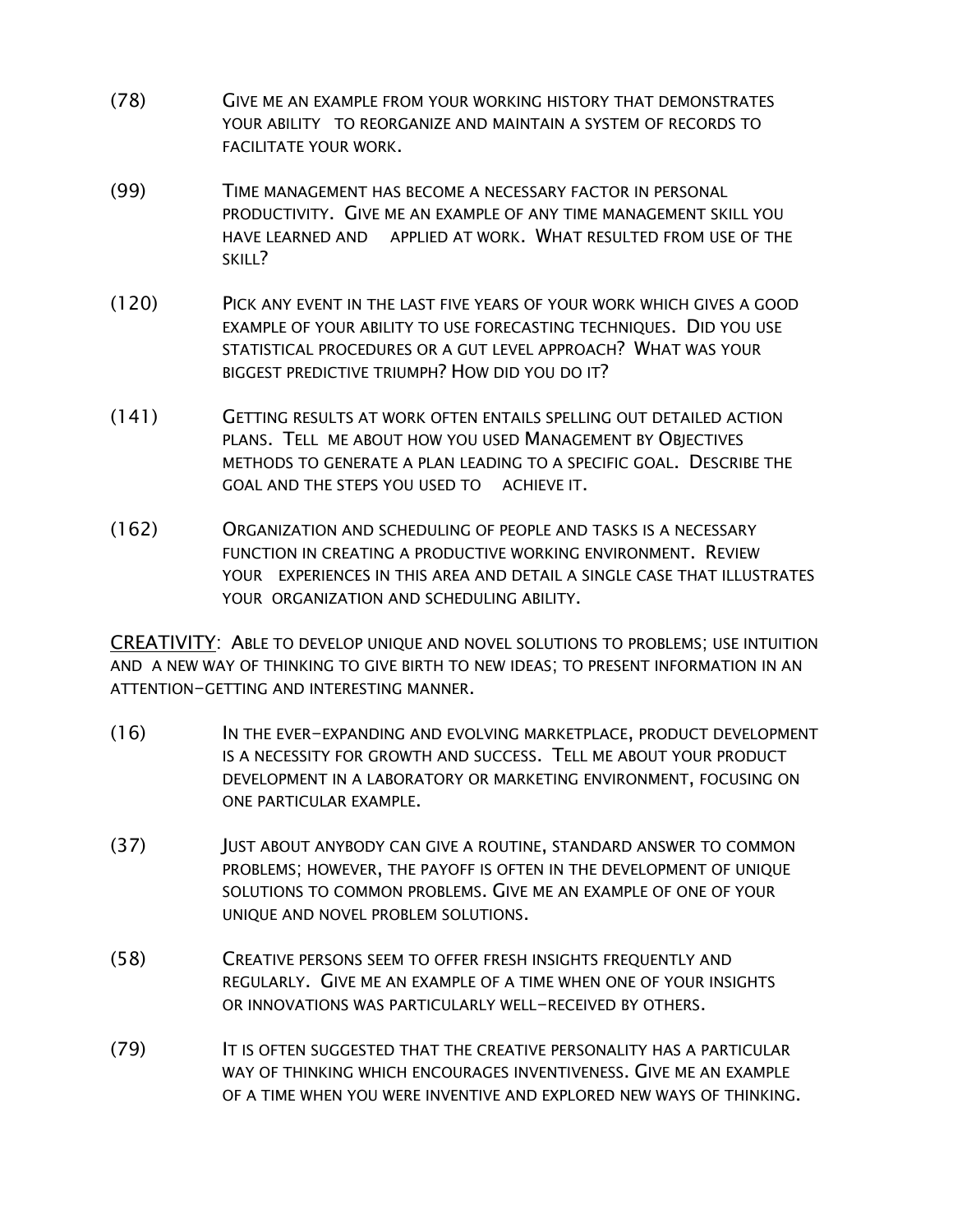- (100) GIVE AN EXAMPLE OF A TIME WHEN YOU THINK YOU WERE PARTICULARLY CREATIVE IN PRESENTING INFORMATION BY USE OF GRAPHICS, MODELS, OR DISPLAYS. IN GIVING YOUR EXAMPLE, FOCUS ON HOW YOUR METHODS PRODUCED RESULTS.
- (121) OFTEN INDIVIDUALS WHO ARE CREATIVE IN ONE MODE SEEM TO HAVE CREATIVE SKILLS IN OTHER AREAS. HOW DO YOU RATE YOURSELF IN TERMS OF CREATIVITY IN THE FIELDS OF ART, WRITING, AND MUSIC? TELL ME, BY EXAMPLE, HOW YOU USED THESE SKILLS IN YOUR JOB.
- (142) CREATIVITY OFTEN MEANS STEPPING BACK FROM REGIMENTED WAYS OF THINKING. WHEN HAVE YOU BEEN ABLE TO BREAK OUT OF A STRUCTURED MIND SET AND INTUITIVELY PLAY WITH CONCEPTS AND IDEAS?
- (163) GIVING BIRTH TO NEW IDEAS MAY COME FROM INTUITION; HOWEVER, MANY HIGH QUALITY IDEAS COME FROM HARD WORK AND DEDICATION. TELL ME OF AN IDEA YOU PRODUCED THROUGH COMBINED HARD WORK AND INTUITION.

VERSATILITY: ABLE TO MODIFY ONE'S OWN BEHAVIORAL STYLE TO RESPOND TO THE NEEDS OF OTHERS WHILE MAINTAINING ONE'S OWN OBJECTIVES AND SENSE OF DIGNITY.

- (17) SOONER OR LATER WE ALL HAVE TO DEAL WITH ARROGANT, DOGMATIC PEOPLE. TELL ME ABOUT A TIME WHEN YOU WERE ABLE TO BE FLEXIBLE WITH THIS TYPE OF PERSON.
- (38) A BEHAVIORAL SCIENTIST ONCE SAID, "IN ORDER TO FOR ONE TO BE INTERPERSONALLY EFFECTIVE IT IS NECESSARY TO CHANGE TO MEET THE NEEDS OF OTHERS." TELL ME HOW YOU ADAPTED TO ANOTHER PERSON SUCCESSFULLY.
- (59) IN THE WORK SITUATION, WE MUST ALL COMPROMISE TO MAKE THINGS HAPPEN. TELL ME ABOUT A TIME WHEN YOU FELT IT NECESSARY TO COMPROMISE YOUR OWN IMMEDIATE INTERESTS IN ORDER TO BE SOCIALLY FLEXIBLE AND TOLERANT OF ANOTHER PERSON'S NEEDS.
- (80) SEVERAL YEARS AGO, A POPULAR PHRASE SAID "DIFFERENT STROKES FOR DIFFERENT FOLKS." AT WORK, WE FREQUENTLY NEED TO DEAL WITH ALL SORTS OF PEOPLE. DESCRIBE A TIME WHEN YOU ADAPTED TO DIFFERENT TYPES OF PEOPLE.
- (101) IT IS SOMETIMES VERY DIFFICULT TO ACCOMMODATE THE WISHES OF ANOTHER PERSON WITHOUT GOING SO FAR THAT WE LOSE OUR OWN PERSONHOOD. TELL ME ABOUT A TIME WHEN YOU TRIED HARD TO BE NICE BUT HAD TO BACK OFF TO AVOID LOSS OF SELF-ESTEEM.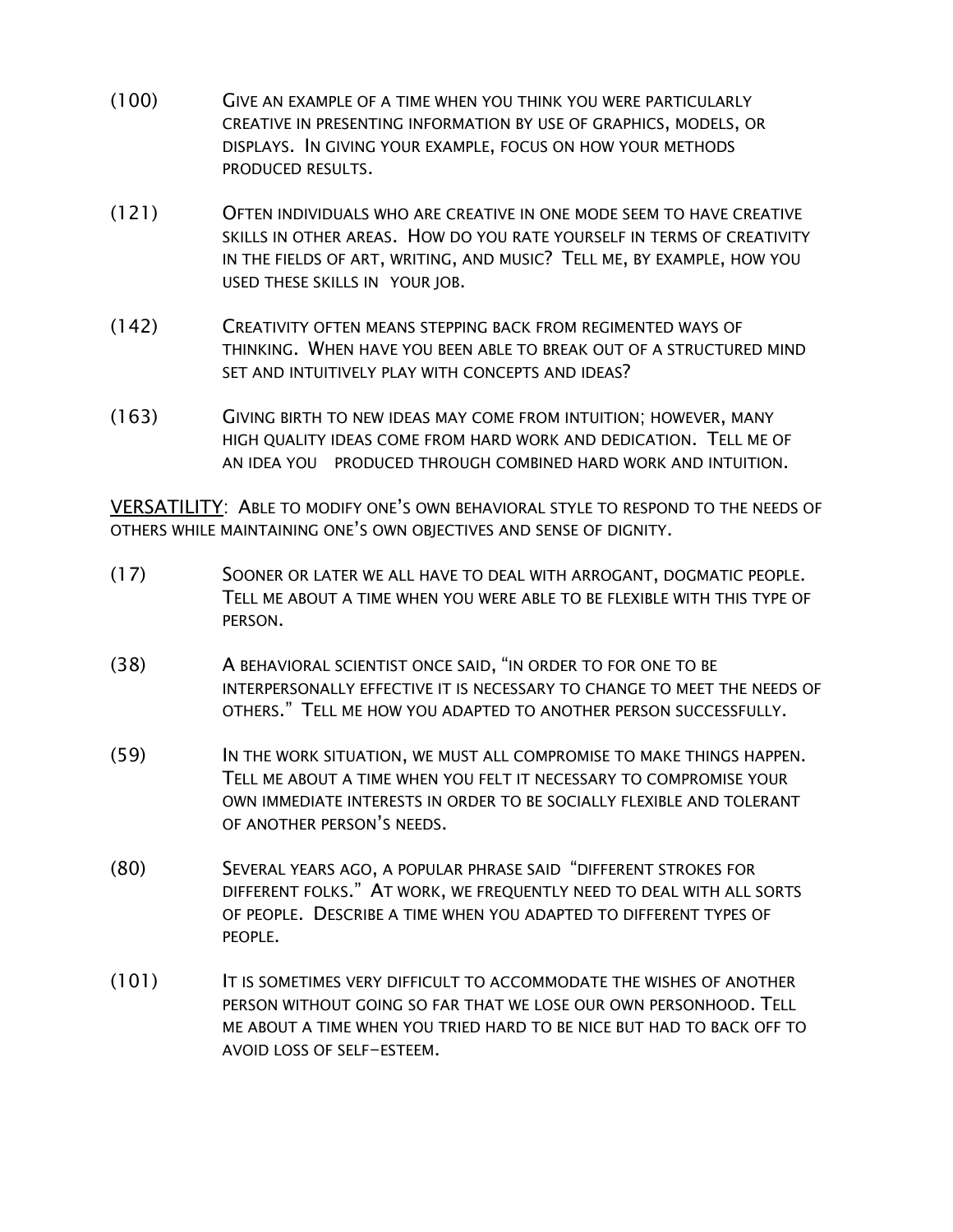- (122) IT'S OFTEN VERY DIFFICULT TO PLEASE ANOTHER PERSON WHILE MAINTAINING YOUR DIGNITY. TELL ME ABUT A TIME WHEN YOU WERE ABLE TO BALANCE YOUR SENSE OF DIGNITY WHILE CHANGING YOUR BEHAVIORAL STYLE.
- (143) AT TIMES, WE ARE ALL REQUIRED TO DEAL WITH DIFFICULT PEOPLE. AN EVEN MORE DEMANDING FACTOR IS TO BE OF SERVICE TO A DIFFICULT PERSON. WHEN HAVE YOU BEEN SUCCESSFUL WITH THIS TYPE OF SITUATION AT WORK?
- (164) TELL ME ABOUT A TIME WHEN YOU WERE ABLE TO MAKE SOMEONE FEEL COMFORTABLE WHEN DEALING WITH A SITUATION WHICH HAD A LOT OF FEELINGS INVOLVED IN IT. DESCRIBE A SPECIFIC CASE.

READING THE SYSTEM: ABLE TO RECOGNIZE AND USE INFORMATION ABOUT ORGANIZATIONAL CLIMATE AND KEY INDIVIDUALS TO ACCOMPLISH LEGITIMATE ORGANIZATIONAL GOALS; BE AWARE OF THE IMPORTANCE OF TIMING, POLITICS, AND GROUP PROCESSES IN MANAGING CHANGE.

- (18) UNFORTUNATELY, MOST ORGANIZATIONS HAVE SOME ELEMENTS WHICH IMPACT ON THE WAYS IN WHICH THINGS GET DONE. TELL ME ABOUT A TIME IN YOUR BACKGROUND IN WHICH YOU FEEL YOU WORKED WITHIN THE SYSTEM, HANDLING A POLITICAL SITUATION EFFECTIVELY.
- (39) MANY TIMES, GETTING RESULTS NECESSITATES DEVELOPMENT OF A FULL UNDERSTANDING OF THE INFORMAL CLIMATE WHICH DICTATES HOW THINGS GET DONE. GIVE ME AN EXAMPLE OF A TIME WHEN YOU WERE ABLE TO MANIPULATE THE POWER/INFLUENCE SYSTEM TO GET RESULTS.
- (60) MANY TIMES, GETTING RESULTS REQUIRES A FULL UNDERSTANDING OF THE ORGANIZATIONAL CLIMATE OR CULTURE. TELL ME ABOUT A TIME WHEN YOUR ASTUTENESS OR "STREET SMARTS" IN AN ORGANIZATION HELPED YOU TO GET RESULTS.
- (81) DIFFERENT PEOPLE HAVE DIFFERENT "HOT BUTTONS." WHEN HAVE YOU BEEN SUCCESSFUL IN DISCOVERING A KEY PERSON'S HOT BUTTON AND USING THAT KNOWLEDGE TO BRING ABOUT AN IMPORTANT CHANGE? BE SPECIFIC.
- (102) AT TIMES IT IS VERY IMPORTANT TO UNDERSTAND HOW COMMUNICATION CHANNELS, INTERPERSONAL NETWORKS, AND POLITICS INFLUENCE DECISIONS AT WORK. DESCRIBE A TIME WHEN YOUR UNDERSTANDING OF POLITICAL DYNAMICS AT WORK WAS PUT TO GOOD USE.
- (123) ORGANIZATION CHANGE IS OFTEN GUIDED BY FRIENDSHIPS AND RELATIONSHIPS WHICH CAN INFLUENCE HOW THINGS HAPPEN. TELL ME ABOUT A TIME WHEN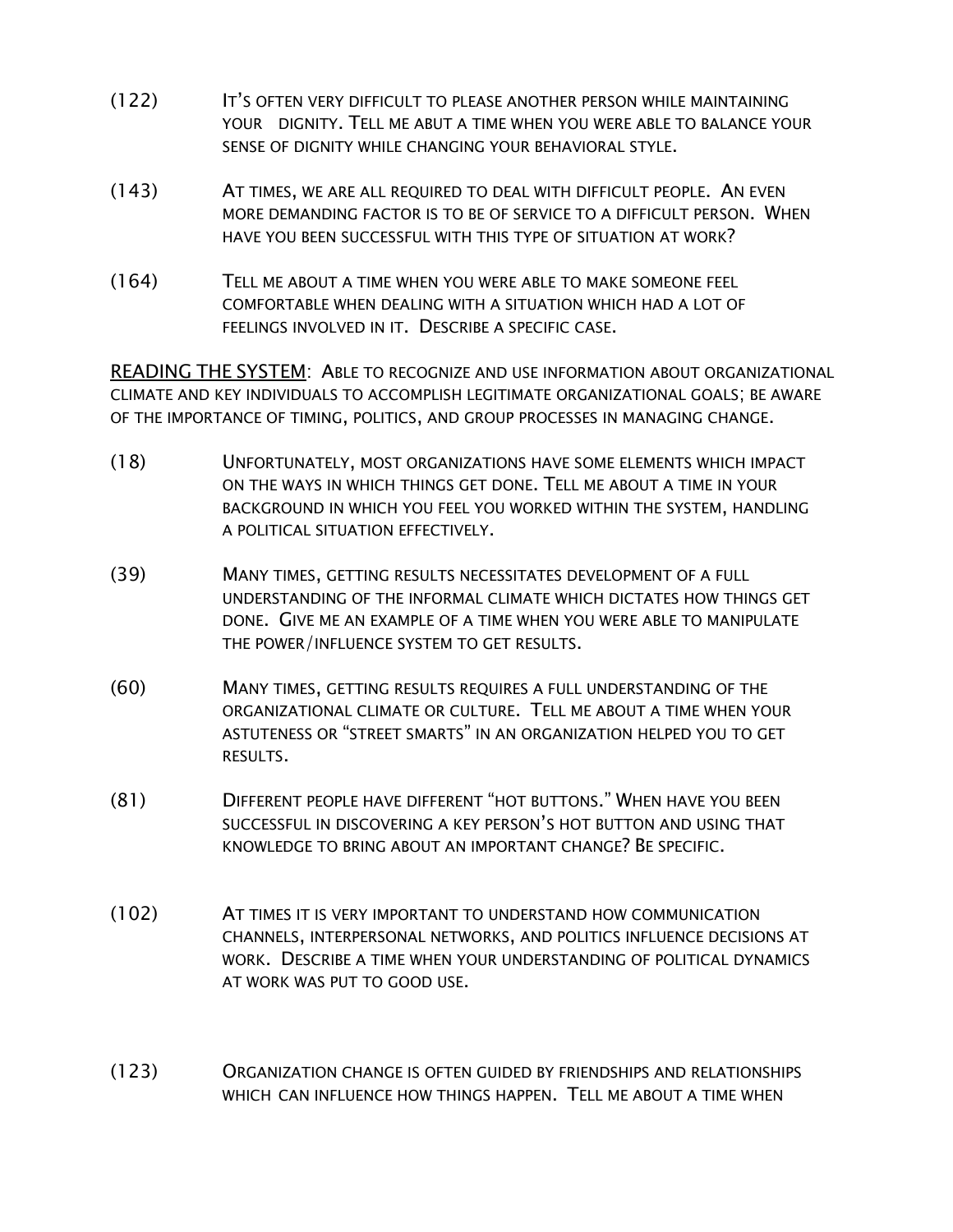YOU USED YOUR INTERPERSONAL SKILLS TO BUILD A NETWORK OF CONTACTS TO REACH GOALS.

- (144) THE TERM "SHREWD" SUGGESTS AN ABILITY TO UNDERSTAND WHAT REALLY NEEDS TO BE DONE TO REACH ORGANIZATIONAL OBJECTIVES. TELL ME HOW YOU "READ THE SYSTEM" SHREWDLY TO REACH A GOAL.
- (165) GIVE ME AN EXAMPLE OF A TIME WHEN YOUR TIMING, POLITICAL AWARENESS, AND KNOWLEDGE OF HOW GROUPS WORK ENHANCED YOUR ABILITY TO GENERATE A CHANGE. TAKE YOUR TIME IN COMING UP WITH A SPECIFIC EXAMPLE.

TEAM BUILDING: ABLE TO WORK WITH PEOPLE IN SUCH A MANNER AS TO BUILD HIGH MORALE AND GROUP COMMITMENTS TO GOALS AND OBJECTIVES.

- (19) WE CANNOT DO EVERYTHING OURSELVES. GIVE ME AN EXAMPLE OF A TIME WHEN YOU DEALT WITH THIS REALITY BY CREATING A SPECIAL TEAM EFFORT AT WORK. HIGHLIGHT THE SPECIAL ASPECTS OF THE SITUATION WHICH BEST DEMONSTRATE YOUR SKILL IN THIS AREA.
- (40) IT HAS BEEN SAID THAT ONE OF THE BEST WAYS TO MANAGE PEOPLE IS TO TEACH THEM HOW TO MANAGE THEMSELVES. TELL ME ABOUT A TIME WHEN YOU CONTRIBUTED TO A WORKING GROUP'S ABILITY TO DIRECT ITSELF BY BUILDING GROUP STANDARDS FOR PERFORMANCE.
- (61) BUILDING A TEAM SPIRIT TO GET RESULTS IS OFTEN A DIFFICULT THING TO DO. TELL ME ABOUT A TIME WHEN YOU HAD YOUR GREATEST SUCCESS IN BUILDING A TEAM SPIRIT. WHAT SPECIFIC RESULTS WERE ACCOMPLISHED BY THE TEAM?
- (82) GOAL CONGRUENCE IS THE OVERLAP BETWEEN INDIVIDUAL GOALS AND GROUP OBJECTIVES. TELL ME ABOUT A TIME WHEN YOU CREATED GROUP COMMITMENT TO GOALS BY DEVELOPING GOAL CONGRUENCE.
- (103) IT'S SOMETIMES IMPORTANT TO CONFRONT A NEGATIVE ATTITUDE TO BLOCK DEMOTIVATORS AT WORK. GIVE ME AN EXAMPLE OF A TIME WHEN YOU CONFRONTED A NEGATIVE ATTITUDE SUCCESSFULLY WITH THE RESULT OF BUILDING TEAMWORK AND MORALE.
- (124) ONE WAY TO BUILD A TEAMWORK ATTITUDE IS TO EXPLAIN TO INDIVIDUALS HOW THEIR PERSONAL GOALS OVERLAP WITH TEAM GOALS. GIVE ME AN EXAMPLE OF ANY TIME IN WHICH YOU WERE ABLE TO BUILD AN OVERLAP OF INDIVIDUAL AND TEAM GOALS.
- (145) THERE IS A BIG DIFFERENCE BETWEEN BEING COMMITTED TO AN INDIVIDUAL OR TO A TEAM. TELL ME ABOUT A TIME WHEN YOUR COMMITMENT TO A PERSON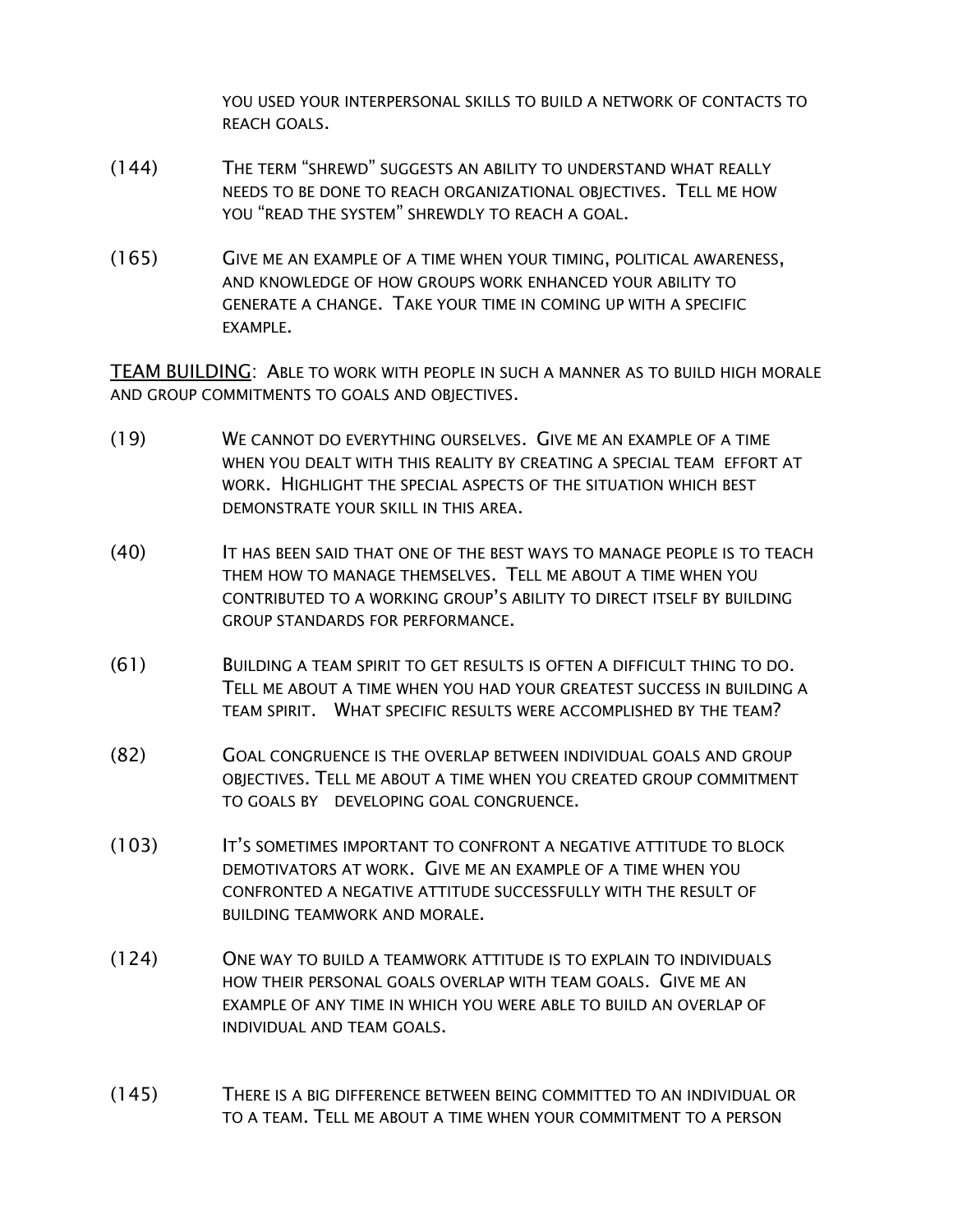WAS TESTED BECAUSE OF YOUR COMMITMENT TO THE TEAM. EXPLAIN WHAT YOU DID AND WHY.

(166) THE TERM "PARTICIPATIVE MANAGEMENT" HAS BEEN USED FOR YEARS TO DESCRIBE A TECHNIQUE OF BUILDING A TEAM SPIRIT BY COLLECTING SUGGESTIONS FROM OTHERS. DESCRIBE A TIME WHEN YOU USED SUGGESTIONS TO BUILD TEAM COMMITMENT.

DECISION MAKING AND PROBLEM SOLVING: ABLE TO TAKE ACTION IN SOLVING PROBLEMS WHILE EXHIBITING JUDGMENT AND A REALISTIC UNDERSTANDING OF ISSUES; ABLE TO USE REASON, EVEN WHEN DEALING WITH EMOTIONAL TOPICS.

- (20) SOLVING PROBLEMS REQUIRES MORE THAN GOOD PLANS; IT MEANS TAKING ACTION. GIVE ME AN EXAMPLE OF A TIME WHEN YOU WERE ABLE TO TAKE MEANINGFUL ACTION IN SOLVING A PRACTICAL PROBLEM.
- (41) HAVING A GOOD SOLUTION FOR A PROBLEM OFTEN ENTAILS MORE THAN JUST BEING INTELLIGENT. OFTEN, EXERCISE OF GOOD JUDGMENT IS NEEDED TO COMPLEMENT LOGIC IN CHOOSING A PRACTICAL SOLUTION. DESCRIBE WHEN YOU USED GOOD JUDGMENT IN SOLVING A PROBLEM.
- (62) WHEN WE GET EMOTIONALLY INVOLVED IN A PROBLEM SITUATION, IT IS OFTEN VERY DIFFICULT TO BE OBJECTIVE. TELL ME ABOUT A TIME WHEN YOU WERE PROUD OF YOUR ABILITY TO BE OBJECTIVE EVEN THOUGH YOU WERE EMOTIONAL ABOUT A PROBLEM SITUATION.
- (83) A WISE MAN ONCE SAID, "THE KEY TO SOLVING A PROBLEM IS IN KNOWING EXACTLY WHAT THE PROBLEM IS." TELL ME ABOUT A TIME WHEN YOUR UNDERSTANDING OF ISSUES ASSOCIATED WITH THE PROBLEM PROVIDED YOU WITH A FOUNDATION FOR GENERATING A GOOD SOLUTION.
- (104) IN MANY PROBLEM SITUATIONS, IT IS OFTEN TEMPTING TO JUMP TO A CONCLUSION TO BUILD A SOLUTION QUICKLY. TELL ME ABOUT A TIME WHEN YOU RESISTED THIS TEMPTATION AND THOROUGHLY OBTAINED ALL FACTS ASSOCIATED WITH THE PROBLEM BEFORE COMING TO A DECISION.
- (125) GOOD PROBLEM SOLVING OFTEN INCLUDES A CAREFUL REVIEW OF THE FACTS AND WEIGHING OF OPTIONS BEFORE MAKING A DECISION. GIVE ME AN EXAMPLE OF HOW YOU REACHED A PRACTICAL BUSINESS DECISION BY AN ORGANIZED REVIEW OF THE FACTS AND WEIGHING OF OPTIONS.
- (146) EVEN THOUGH YOU MAY BE DEALING WITH A COMPLEX PROBLEM, IT IS OFTEN IMPORTANT TO USE A COMMON SENSE APPROACH IN MAKING A DECISION; NOT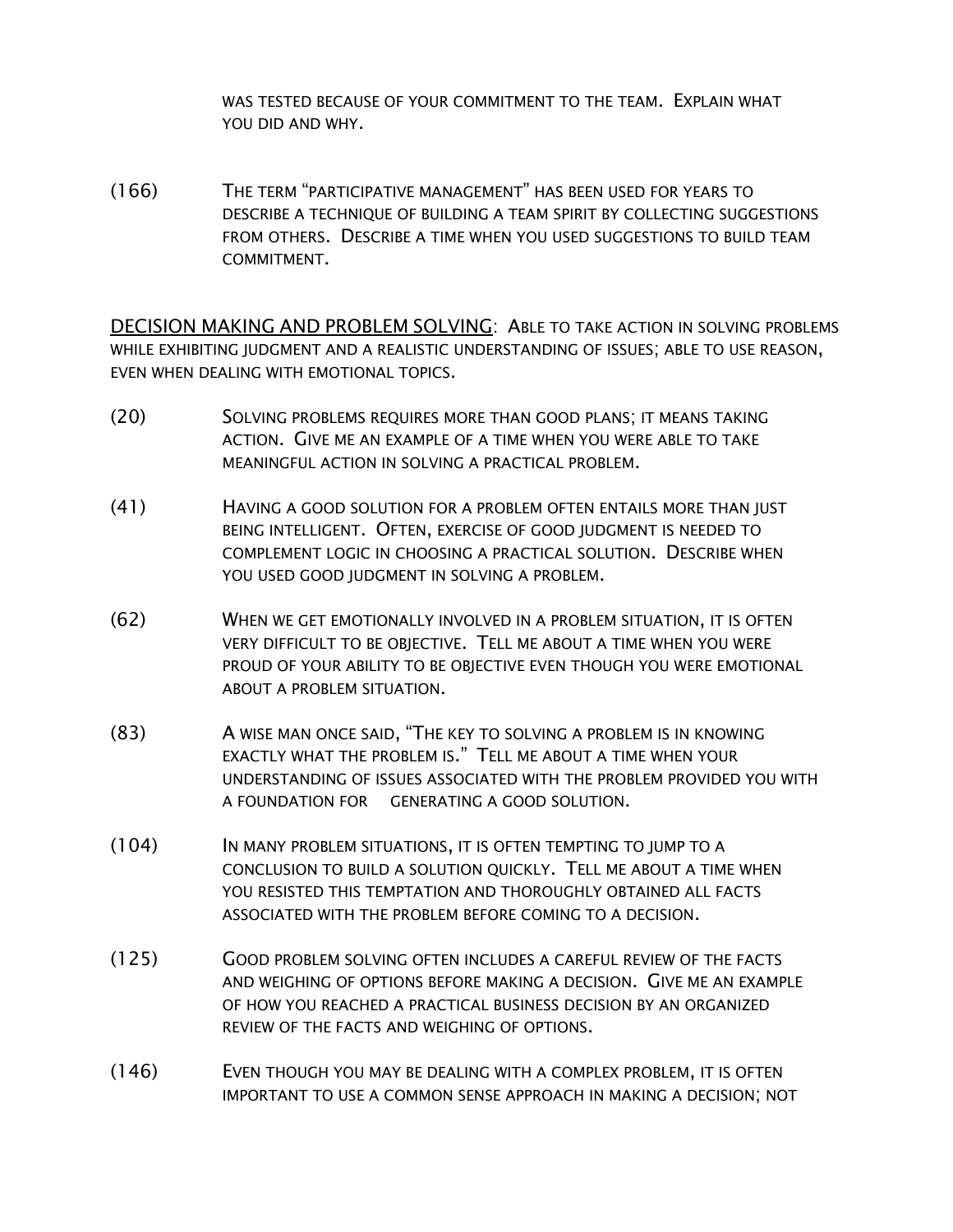ALL ANALYTICAL SOLUTIONS WILL SEEM PRACTICAL. TELL ME ABOUT A TIME WHEN YOUR COMMON SENSE PAID OFF FOR YOU.

(167) OFTEN, EXTENSIVE JOB TRAINING AND EXPERIENCE ARE REQUIRED TO GET THE BEST RESULTS IN DECISION MAKING. DESCRIBE, IN DETAIL, A SITUATION IN WHICH YOU USED YOUR TRAINING AND EXPERIENCE IN MAKING A DECISION WHICH REQUIRED SOUND JUDGMENT.

LEADERSHIP: ABLE TO INFLUENCE THE ACTIONS AND OPINIONS OF OTHERS IN A DESIRED DIRECTION; TO EXHIBIT JUDGMENT IN LEADING OTHERS TO WORTHWHILE OBJECTIVES.

- (21) GIVE ME AN EXAMPLE OF A TIME WHEN YOU USED FACTS AND REASON TO PERSUADE ANOTHER PERSON TO TAKE ACTION. BE SPECIFIC.
- (42) EVEN THOUGH THE USE OF AUTHORITY IN A LEADERSHIP ROLE IS NOT POPULAR, IT IS NECESSARY IN SOME SITUATION. GIVE ME AN EXAMPLE OF SOME SITUATION WHEN YOU USED YOUR AUTHORITY TO INFLUENCE ANOTHER INDIVIDUAL. BE SPECIFIC.
- (63) ORGANIZATIONS ARE BUILT ON THE PRINCIPLE OF DELEGATION. GIVE ME AN EXAMPLE OF THE GREATEST SUCCESS YOU EVER HAD IN THE USE OF DELEGATION. TAKE TIME TO THINK OF THE BEST EXAMPLE YOU CAN AND BE SPECIFIC IN DESCRIBING IT.
- (84) INSTEAD OF SIMPLY USING AUTHORITY TO INFLUENCE ANOTHER INDIVIDUAL, IT IS SOMETIMES DESIRABLE TO LEAD OTHER PERSONS BY SETTING A POSITIVE EXAMPLE FOR THEM TO FOLLOW. DESCRIBE A WORK SITUATION WHEN YOUR EXAMPLE SERVED AS A MODEL FOR OTHERS.
- (105) BEING ABLE TO CHANGE ANOTHER PERSON'S BEHAVIOR IS BOTH A SKILL AND A RESPONSIBILITY. TELL ME ABOUT A TIME WHEN YOU WERE SUCCESSFUL IN THIS AREA -- WHAT KIND OF PAYOFFS ACCRUED TO YOURSELF, THE OTHER PERSON, AND THE ORGANIZATION?
- (126) INDIVIDUALS VARY IN THEIR ABILITIES TO USE POWER OR PERSUASION TO INFLUENCE OTHERS. GIVE ME AN EXAMPLE OF A TIME WHEN YOU USED EITHER POWER OR PERSUASION TO GUIDE ANOTHER PERSON TO A WORTHWHILE OBJECTIVE. BE SPECIFIC.
- (147) CURRENTLY THE BUZZ WORD TO DESCRIBE A CERTAIN QUALITY THAT PEOPLE IN A LEADERSHIP POSITION HAVE IS "CHARISMA." GIVE ME AN EXAMPLE OF HOW YOU HAVE USED PERSONAL CHARISMA OR CHARM TO LEAD OTHERS.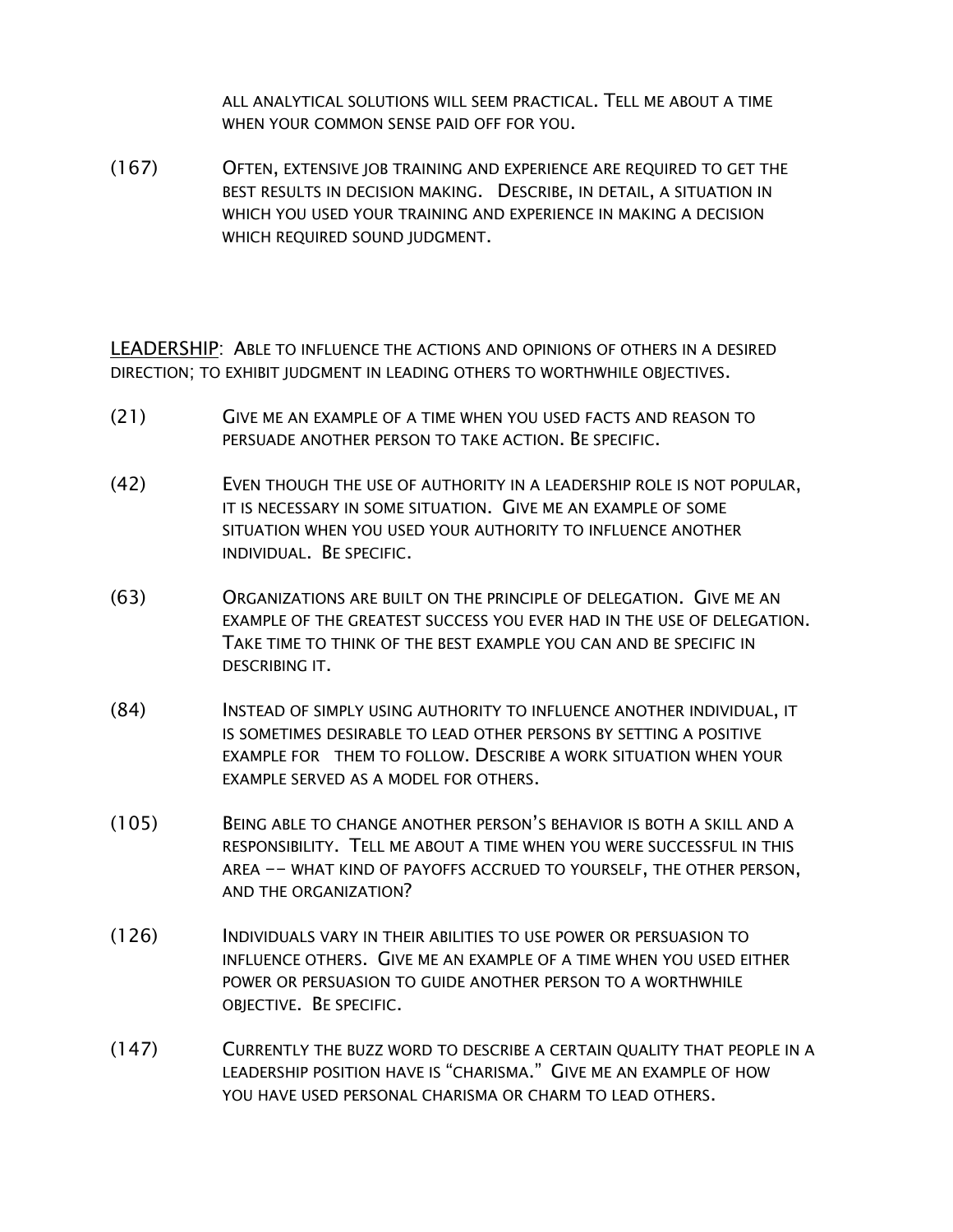(168) COMMUNICATIONS AND LEADERSHIP GO HAND IN HAND. GIVE ME AN EXAMPLE OF A TIME WHEN YOUR COMMUNICATION SKILLS WERE POWERFUL ENOUGH TO ENABLE YOU TO INFLUENCE THE WAY OTHERS THOUGHT OR ACTED, EVEN IN A VERY DIFFICULT SITUATION.

## **Questions Under the ADA**

Are you able to perform the functions of the job, with or without reasonable accommodation? What accommodation do you require? (Applicants who have an obvious disability that could affect their ability to perform the job may be asked to demonstrate or explain how they would perform.)

### **Improper Questions That Cannot Be Asked**

Read this section before you conduct any interviews. It is improper for an interviewer to inquire into these areas. All screening committee members and hiring supervisors must be familiar with these questions and be cautious about engaging in this line of questioning or allowing an applicant to initiate discussion relating to these questions. If an applicant volunteers information that would be considered discriminatory, advise the applicant that you do not want any more information about the subject and that it will not affect your hiring decision. Do not make note of the illegal reference. Move along with your interview questions.

- 1. Do not ask the applicant how old he or she is.
- 2. Do not ask the applicant his or her date of birth.
- 3. Do not ask the applicant what church he/she attends or the name of his/her priest, rabbi or minister.
- 4. Do not ask the applicant his/her father's surname.
- 5. Do not ask a female applicant her maiden name.
- 6. Do not ask the applicant whether he/she is married, divorced, separated, widowed, or single.
- 7. Do not ask who resides with the applicant.
- 8. Do not ask the applicant how many children he/she has or if she is pregnant.
- 9. Do not ask the ages of any children of applicant.
- 10. Do not ask who will care for children while the applicant is working.
- 11. Do not ask how the applicant will get to work, unless owning a car is a job requirement.
- 12. Do not ask the applicant where a spouse or parent works or resides.
- 13. Do not ask the applicant if he/she owns or rents a place of residence.
- 14. Do not ask the applicant whether he/she ever had wages garnished and/or has declared bankruptcy.